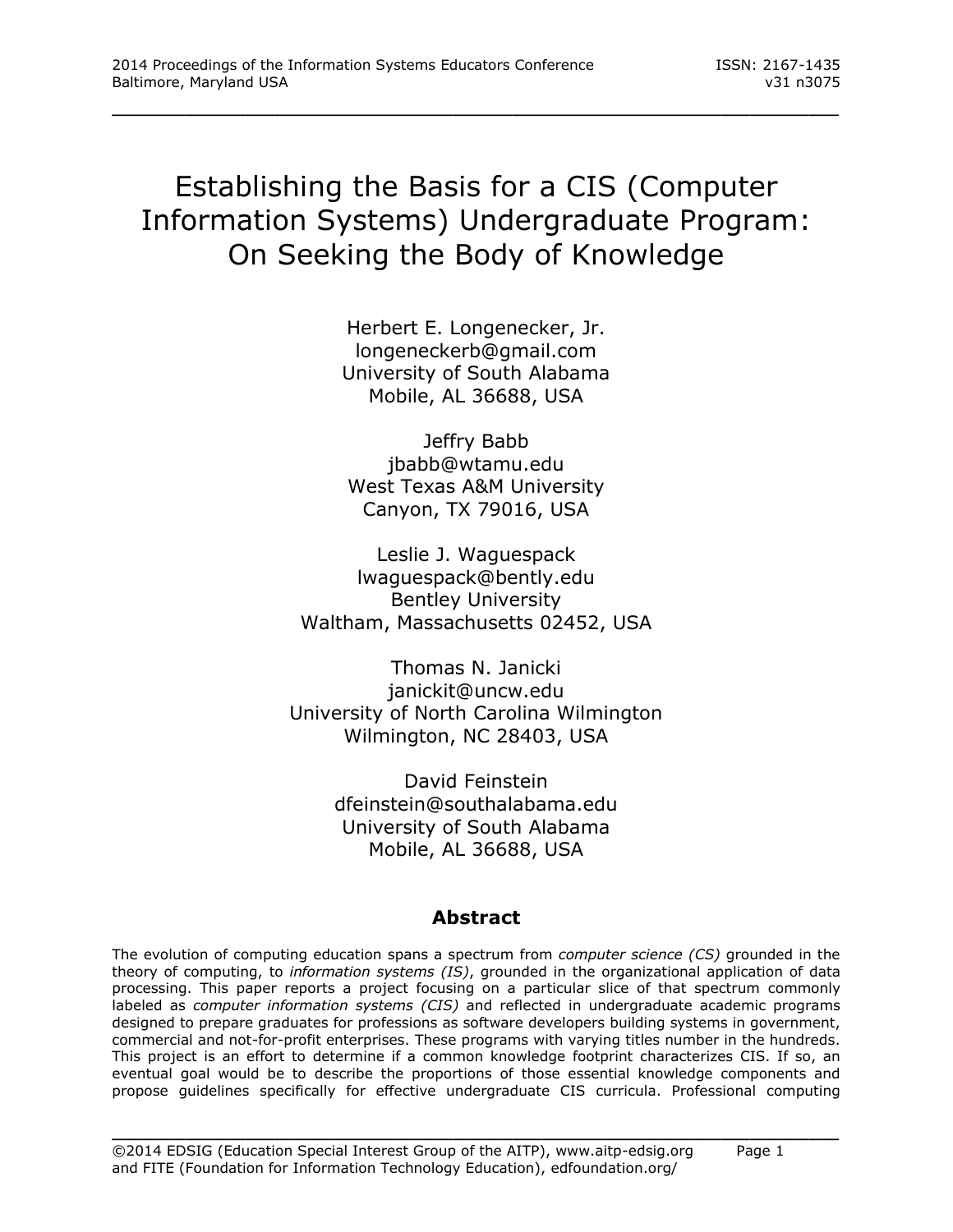societies (ACM, IEEE, AITP (formerly DPMA, etc.) over the past fifty years have sponsored curriculum guidelines for various slices of education that in aggregate offer a compendium of knowledge areas in computing. This paper describes a project to determine the subset of that compendium pertinent to CIS. The project began by surveying experienced academic curriculum designers self-identified with the CIS perspective. The pilot survey results reported herein indicate that many essential knowledge areas of CIS are shared with published IS curricular guidelines but, design and implementation of database systems, software development and project management are distinctive in CIS. The next project phase launches a revised survey suitable for a general audience of computing academics. The intention is to triangulate the perspectives of a widely varied population of computing academics to further crystalize the distinctiveness of CIS as a well-formed closely related discipline of IS with a core of necessary knowledge and skills – then to develop curricular guidelines for undergraduate CIS education.

\_\_\_\_\_\_\_\_\_\_\_\_\_\_\_\_\_\_\_\_\_\_\_\_\_\_\_\_\_\_\_\_\_\_\_\_\_\_\_\_\_\_\_\_\_\_\_\_\_

**Keywords:** CIS, computer information systems, model curriculum, body of knowledge.

#### **1. INTRODUCTION**

This paper explores a proposition that a band within the spectrum of computing disciplines exists which is known as "Computer Information Systems." However, this evolving "branch" of Information Systems (IS) exists largely through self-identification. While Computer Information Systems (CIS) has been somewhat validated in the literature as a "strain" of a discipline known as Information Systems (IS), it is a casual association of self-selection (Shackleford, et al. 2005). IS's interdisciplinary nature explains the numerous and varied attempts to describe its essence and purpose as an academic discipline (Alter, 1998; Checkland & Howell, 1997; Davis & Olson, 1984; Orlikowski & Iacono, 2001; Palwak, 1981). Likewise the breadth of issues and aspects constituent reference disciplines attributable to IS is a challenge to any widespread or consistent adoption of curriculum guidelines for IS programs.

This paper aims to answer these undergraduate curriculum questions:

- a) Does CIS reflect a distinct body of
- knowledge that is an academic discipline? b) What are the nature, characteristics,
- aims, goals, expectations, and assurances of CIS?
- c) As young a scientific discipline as computing is, what place does CIS hold in it?

In search of answers to the above questions, we first briefly review the origins of computing to highlight its continuing evolution and diversification. We review a brief history of computing curricula and attempts along the way to structure academic curricula to support the evolving education and training of computing professionals: universal connectivity, ubiquitous computing and pervasive organizational dependence on information systems. The remainder of the paper sets the stage for a process our fundamental question might be answered: is there "such a thing" as the Computer Information Systems discipline?

We base the rationale for this exposition upon the extant models of curricula that offer a variety of perspectives to choose from (IS2002, CC2005, IS2010). With CC2005 as a seminal foundation, we attempt to reconcile among the various Knowledge Areas from the Bodies of Knowledge endorsed by computing professional societies over the past fifty years. We propose that compendium of computing knowledge areas and skills (CKS) as the superset, the starting point, from which a subset may be identified to characterize CIS. Towards this end, we enlist the input from a small advisory group experienced in curriculum development. In an extensive survey instrument, each advisor rated each item in the CKS for the desired depth of knowledge, learning outcome orientation (theory, principle, innovation vs. application, deployment, configuration [CC2005]), area of computing practice (organizational, application, software systems, infrastructure, architecture [CC2005]), and finally, the raters' confidence in assessing personal competence in evaluating the KA. The preliminary results are presented with a discussion of limitations and future plans to organize a process that results in a model curriculum for Computer Information Systems.

#### **2. HISTORY OF COMPUTING**

Since the mid to late 1950's computers have evolved from museum curiosities into devices that have changed almost all aspects of life and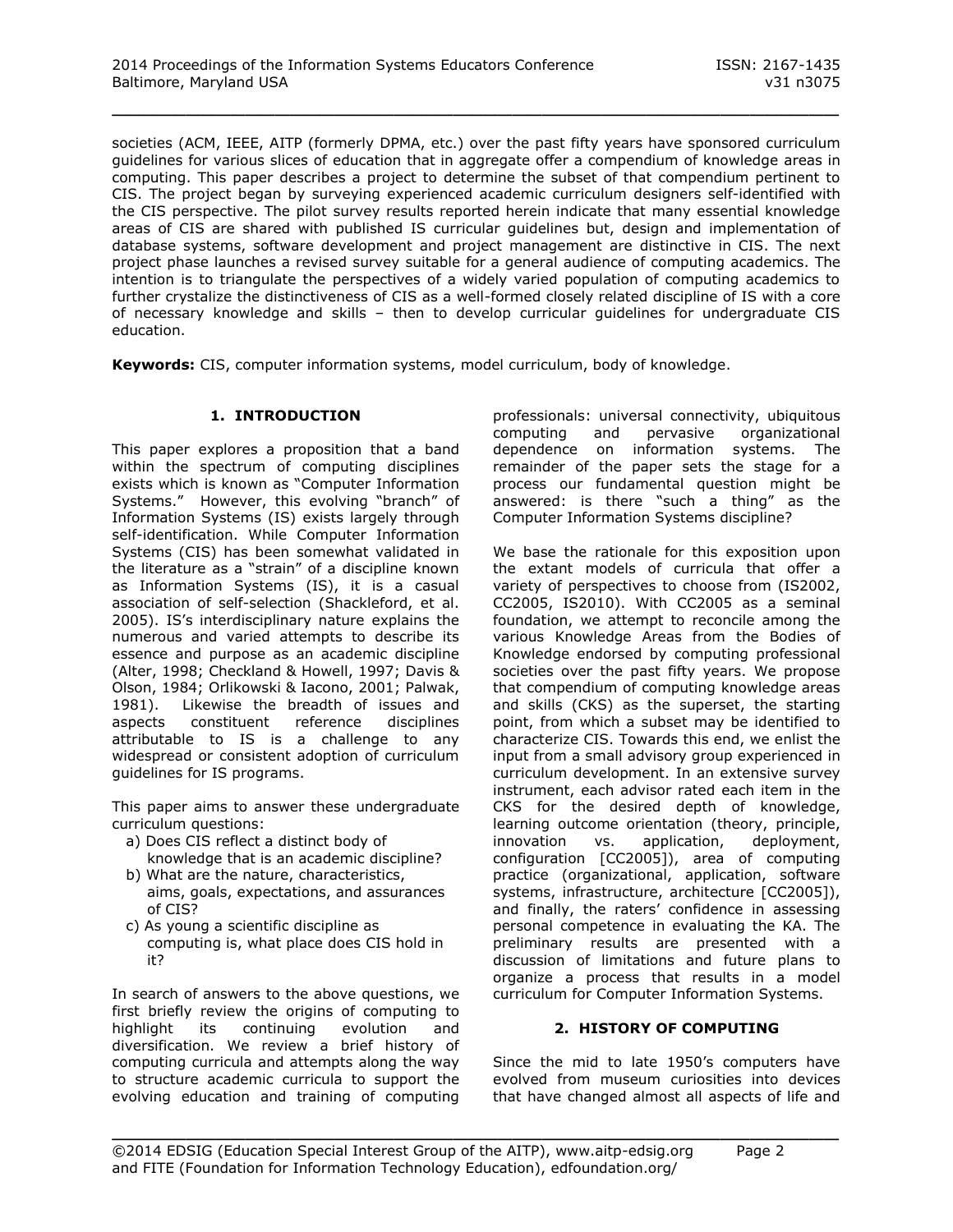commerce of the world forever. It has not been a single step, rather one of evolution of many technologies. Initial machines such as the IBM 650 were housed in a good-sized room and consumed many kilowatts per hour, many tons of air conditioning, had very small memories, required punched-card input and output and could service at most one person with a small problem. As technology replaced vacuum tubes with transistors; then with simple integrated circuits and eventually with very complex integrated circuits, much changed. Processing speed, memory size, speed of throughput, and machine instruction complexity increased by many orders of magnitude – Moore's Law. Storage media capacity, reliability and speed have had similar rates of growth. Methods of input, output, and inter device communication have advanced exponentially in both speed and diversity. All these technologic changes, yet costs decreased exponentially.

The computer is truly a dazzling piece of electromechanical capability. But, it will do nothing until it's told precisely – what to do. Early computers were expensive, few and far between; and rather limited serving only a single user or purpose at a time. By the end of the sixties mini-computers were became less expensive, more accessible and increasingly capable. By the mid-seventies multiuser machines allowed "time-shared services" by means of terminals connected by modems to the computer.

In the early nineteen eighties, a major revolution occurred; in 1983 the IBM PC became Time Magazine's "Man of the Year". The expanding role of computing in commerce and government resulted in growing demand for computing professionals and academic programs to educate them. The proliferation of microprocessors ushered in personal computers and another burst of demand for computing education. As communications technologies (telephony, digital signaling, satellite and optical transmission) matured and expanded, connectively took the lead in computing's advancement (e.g. the Internet effectively brought all the points on the globe within reach).

With every advance in computing the need for software and systems developers has grown almost in the reverse relationship to the shrinkage of size, cost, and time to compute described in Moore's Law. But, Moore's Law has not held for productivity or cost/effectiveness of software and systems development practice. This fact motivates this project's concern for the CIS curricular perspective and it potential for addressing the reported shortfall in productivity and cost/effectiveness that appear widespread in the computing industry today.

#### **3. HISTORY OF CURRICULUM**

The Association for Computing Machinery (ACM), Data Processing Management Association (DPMA) – now the Association for Information Professionals (AITP) – and Institute of Electrical and Electronics Engineers (IEEE) have consistently supported the advancement of computing professional education. These organizations, along with newer organizations, including the Association for Information Systems (AIS) have sponsored a series of curriculum models that guide and shape the curricula that train and educate computing professionals. Prompted by the introduction and advancement of computers in the late 1950's, and with their availability in the 1960's, model curricula developed to guide programs and faculty. Each model curriculum specifies (to some degree) a focused perspective of professional competency including learning outcomes and the means (courses) for achieving them. Some curricular designs favored flexibility with alternative - but closely related - paths, while others were more prescriptive.

During the late 1960's, as computing and its applications diversified, it became apparent that at least two distinct flavors of computing had emerged. The ACM and IEEE first focused primarily on computer science, the first model curriculum being Computer Science 1968, reflecting its core scientific interests to answer questions related to "what can be computed?" Subsequently, a second group also emerged, focused on how computing could best be utilized for commercial or governmental purposes. The first working product of this "other" flavor of computing - IS model curricula (Ashenhurst, 1972; Couger, 1973, and Nunnamaker, 1982).

In the research on IS curricula that followed DPMA (1981; 1986) and IS'90 (Longenecker and Feinstein, 1991), as many as 126 names for IS programs were identified. These programs were housed in academic divisions, colleges and departments with at least 10 different designations according to Peterson's Guide and the DPMA mailing list. This diversity of labeling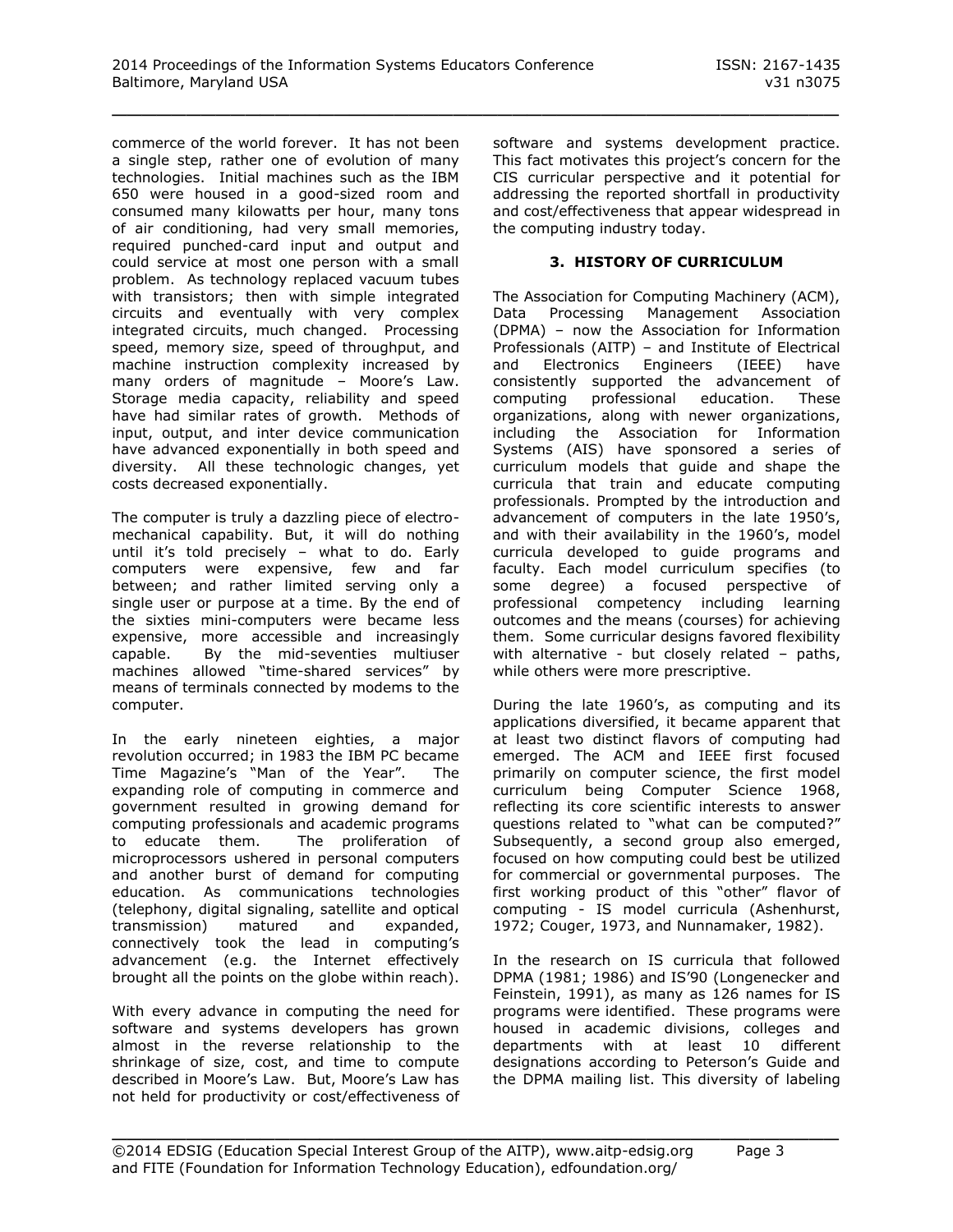and situating IS education persists as a direct consequence of its inter-disciplinary nature.

Over the years, collegiate IS programs often adopted either the DPMA (now known as AITP) or ACM guidelines, or a mixture of both. Also, within the past 15 years, some programs have achieved ABET accreditation, which also has some influence on the curriculum adopted by that program. Regardless when surveying those programs, their faculty indicated much the same technical expectations for their graduates regardless of the academic division's label, or the guidelines they espoused. Aligning with a particular model's guidelines is better explained as a case of program marketing rather than an endorsement of a model curriculum's philosophy.

#### **4. INITIAL COVERAGE OF CURRICULUM**

Computing machinery vendors developed and sold systems and application software along with their machines while supplying organizational end-user training as well. Computer vendors also supplied computers so that interested faculty could learn to use the hardware, and perhaps promote the software to students taking classes. Early computing education supported discipline-specific computing applications in the sciences, mathematics or statistics. Programs focused specifically on computing theory evolved in the computer science programs in the midsixties along with the establishment of doctoral programs in computing. Computer-related education began to find a way into virtually every academic discipline as computing became an important research tool.

During this period of time, IS programs emphasized operating systems and system software as a platform for sophisticated application systems. (The reader who would like to review the detail of these skills migration is referred to the Appendix material of Longenecker, et al 2012.)

#### **5. POST 1990 CURRICULUM**

The post 1990 model curricula began to reflect diversification within the "spectrum" of the computing discipline such that an emergence of several computing disciplines had arisen. For instance, the CC2005 report refers to Information Technology as a new sub-discipline of computing quite distinct from Computer Engineering, Computer Science and Software Engineering programs. Curiously, it was also around this time that society had adopted the label "IT" for any of the endeavors of computing although "IT" is a clear misnomer as an umbrella term in light of description of IT in CC2005. IT programs were distinguished by a focus largely on infrastructure: "off the shelf" hardware and software installation and configuration. Whereas, IS's focus evolved toward creating and extending systems while closely aligning systems with business models and strategies to support the business's end-users, partners and clients including top-management. IS'95, IS97, and IS2002 model curricula all emphasize these core distinguishing aspects of IS as it "sits" among the other computing disciplines.

IT's focus appears from a current vantage point and also as described in CC2005 is planning, installing, configuring, testing and managing infrastructure: networks, operating systems, virtualization servers and server farms; and most recently supporting organizational information processing and security concerns. One could propose that IT should consider IS as a critically-important customer. Figure 1 suggests this relationship.

CC2005 provides a well-reasoned framework for mapping the computing landscape of computing professionals' knowledge, skills and responsibilities. Nearly a decade later, we should consider whether that landscape is evolving and whether the spectrum of computing disciplines should be refined, refocused and/or reconstituted. That is, just as IT emerged as a recognized and independent computing discipline, what other aspects within the computing problem space have changed such that other disciplines have evolved, or new disciplines have emerged? This paper argues that the Information Systems discipline has evolved.

| Organizational End-User                    |                                   |  |  |
|--------------------------------------------|-----------------------------------|--|--|
| CIO or CTO                                 |                                   |  |  |
| IT Help Desk<br><b>Information Systems</b> |                                   |  |  |
| <b>Information Technology Management</b>   |                                   |  |  |
| Virtual and Physical Systems               |                                   |  |  |
|                                            | The Internet and Private Networks |  |  |

**Figure 1. Relationships of IS, IT, End-Users and the Help Desk to Physical Systems. The CTO/CIO has ultimate authority for hardware and networks through IT.**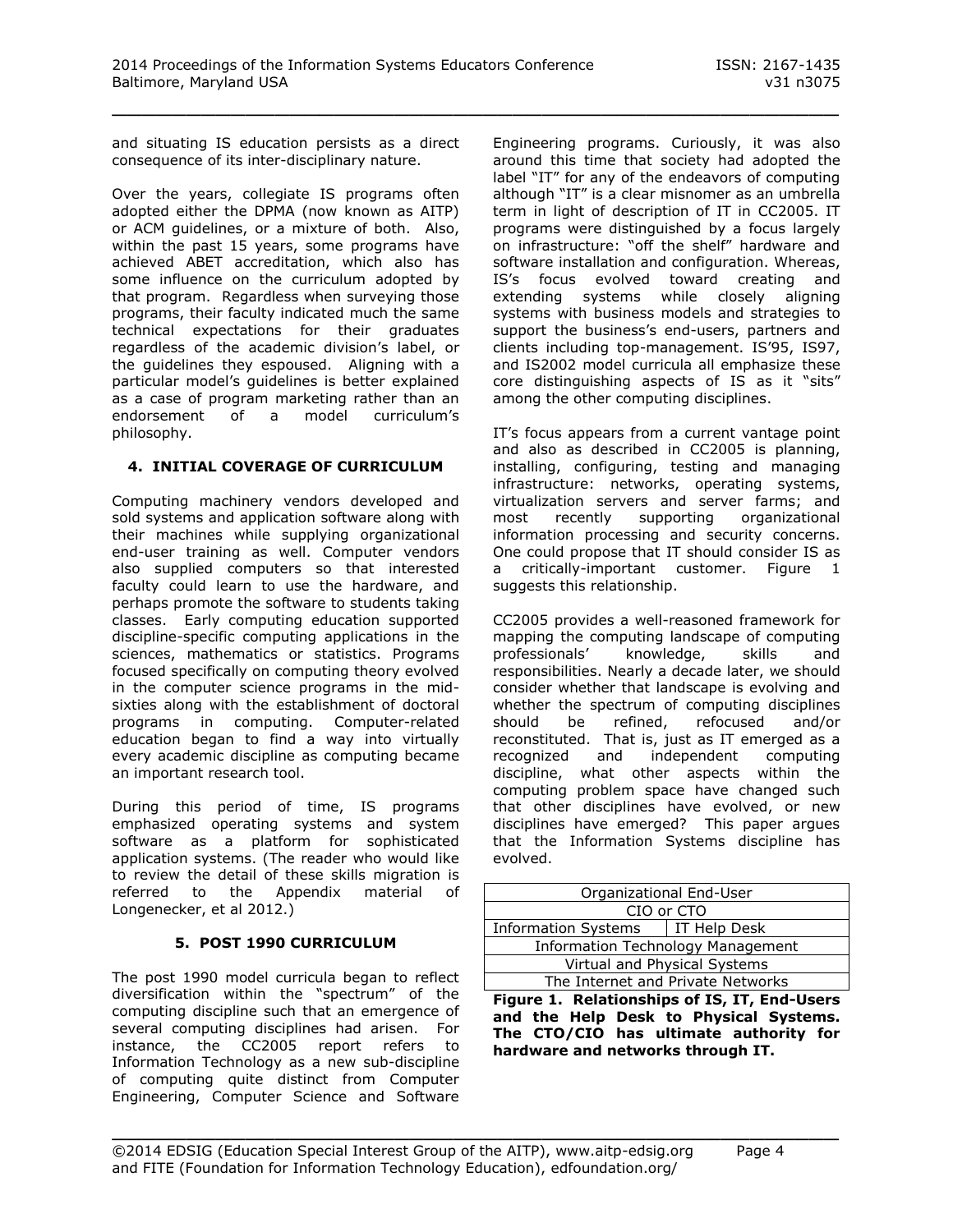#### **6. WHY CIS AS A DISCIPLINE IS WORTH THE EFFORT TO DEFINE**

In seeking answers to the central question in this paper, has information systems evolved such that Computer Information Systems has arisen as a distinct variant of Information systems, we explore the following propositions:

(P1) *Computer Information Systems is a discernible sub-discipline of computing closely aligned but distinct from IS.*

Although not designating CIS as specifically a sub-discipline, CC2005 does describe a community of programs with a distinctive emphasis on information systems development and software construction. If our first proposition can be explored in a manner that is empirically testable and confirmable, it is reasonable to pursue a curriculum guideline to both describe and promote effective undergraduate education to prepare professionals to pursue CIS as a discipline.

One rationale for exploring the question of CIS as a discipline is the critical centrality of software and application systems in the superdiscipline of computing. Although systems building was a core (perhaps the first) goal of IS undergraduate education in its earliest incarnations, the burgeoning catalog of business, organizational, and sociological topics that vie for attention in IS programs has gradually diminished or displaced system building as a core focus in many programs. Indeed the most recent curriculum guidelines for undergraduate IS education, IS2010, does not list the rudimentary knowledge and skills for programming and software development as required learning. This is a clear indication of the challenge in IS program design to allow room for the burgeoning topic catalog within a limited credit hour, four-year undergraduate degree (Waguespack 2012; Babb & Waguespack, 2014).

This leads to a second proposition:

*(P2) The undergraduate computing programs that label themselves CIS consistently outline the set of professional knowledge and skills that defines the essential labor competencies to support the age of big data, mobile apps, and ubiquitous computing.* 

There is no question that innovation relies on availability of systems builders for the information systems that support their evolving products and services. More than ever, governments are turning to information system capabilities to address social and civic challenges in managing resources and public services. Taking nothing away from the value of IS education, there is a distinct and palpable need for undergraduate degree programs to serve the exploding demand for computing professionals who can create, build and rebuild the information processing engines that support the world's economies.

If the project described herein can empirically ground our second proposition, this outcome will support the effort to develop curriculum guidelines for undergraduate degree(s) in CIS. Experiences in our institutions show that programs that can attest to following published guidelines have a greater prospect for establishment, growth and sustainment in colleges and universities. The mantel of guideline compliance supports recruiting of students, faculty, and philanthropic support. And the collegiality that a community of programs and their faculty can develop advances pedagogy and research that advances the discipline.

#### **7. SKILLS TO MEET NEEDS**

At this point in our process, we have not attempted to complete a skills analysis, even though a curriculum must be specified by its skills. We suspect that the fundamental skills would be similar to Colvin (2008), Landry (2001) and Haigood (2001), these are the underpinnings of IS 2002. Skills are not a list of topics, rather they are a list of what the graduate of a program must be able to do as an effective practitioner in the discipline. All curricula must identify these skills based on discussions with employers. Once it becomes clear what skills would seem to satisfy the body of knowledge, courses can be proposed as a means of grouping the skills, and course outcomes can be prepared. These concepts are depicted in Figure 2.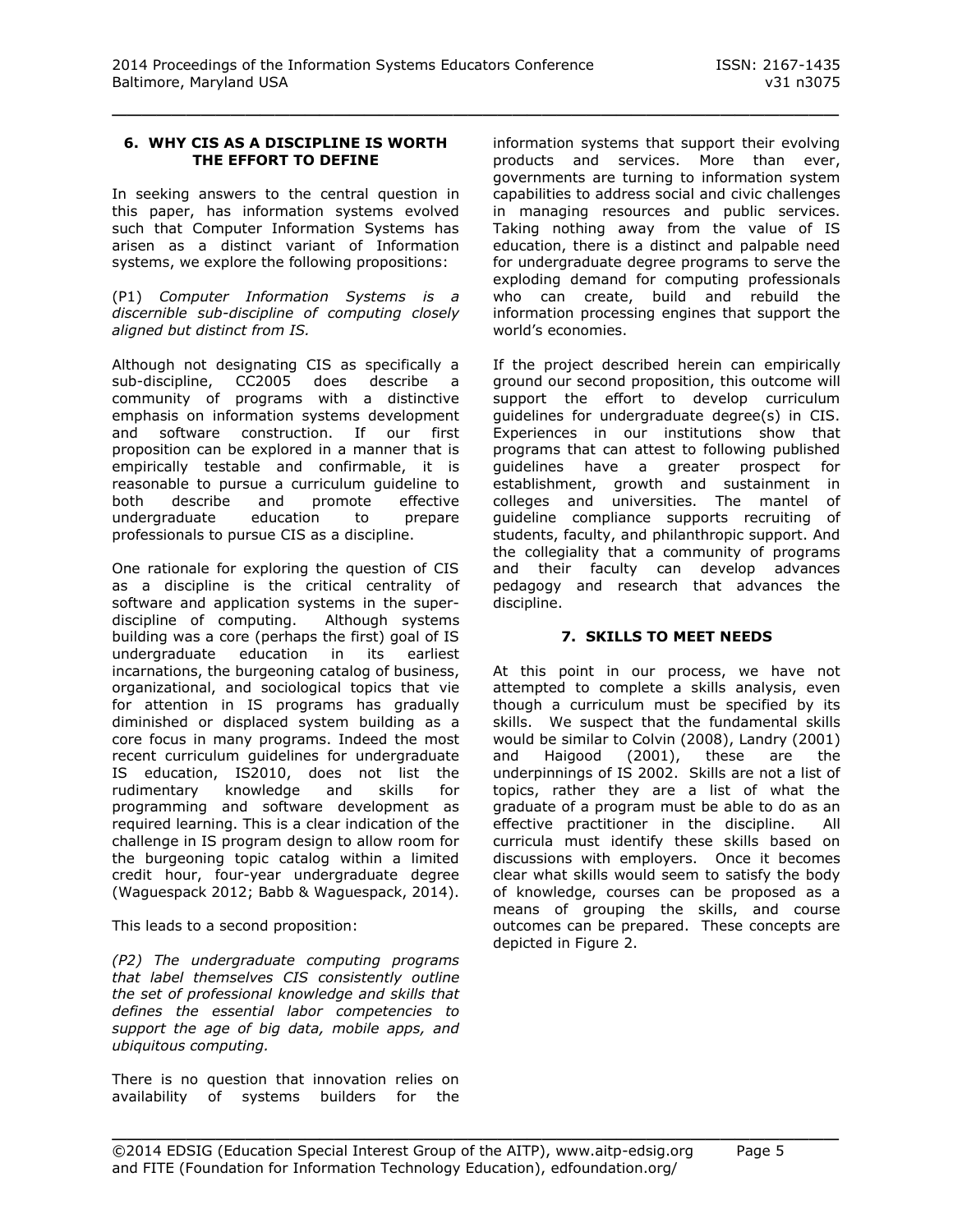

**Figure 2 shows the relationships between the entities of the figure: Program has a body of knowledge; program also has courses specified by the course outcomes which outcomes are necessary to provide time on task to achieve the skills which satisfy the coverage of the body of knowledge.**

#### **8. THE EFFECT OF ACCREDITATION ON THE DISCIPLINE**

From the beginning, Information Systems laid its "anchor" in the port called the "College of Business;" and for many good reasons. Among the facts of life of setting up your interdisciplinary "shop" in a College of Business is that Colleges of Business will typically attain AACSB (Association to Advance Collegiate Schools of Business) accreditation. If we consider that ABET provides a similar programlevel accreditation for IS programs in the manner that AACSB provides college-level accreditation, it is important that we consider how these two "cultures" mix (Babb & Abdullat, 2014). While there are many cases where each accreditation co-exist, AACSB will always be the dominant culture and that dominance imposes two serious limitations to computing programs: 1) AACSB would prefer an 8 course limit on the number of courses in a program, and 2) AACSB would prefer no sequences of courses greater than 2 courses. It is clearly difficult to expose the number of topics relevant to IS with this time limitation, and worse yet it is most likely impossible to reach the applications level of knowledge (Bloom, 1956) necessary for practitioners. However, in a "have your cake and eat it too" sense, if Information Systems (and its variants) wish to persist in the college of business, some accommodation or work-around is needed. While ABET-accredited programs have that work-around "built in" by way of its own specific and reliable requirements, very few IS programs are ABET accredited, perhaps

largely due to this AACSB-dominance of the college of business culture (Babb & Abdullat, 2014).

#### **9. IS 2002 WORK-AROUND**

One work-around is in the nature of the IS 2002 model curriculum, which can be said to offer a more generous approach: 1) a 10-course minimum course count was established; 2) courses were viewed as containers of knowledge specifications—while only a single course was suggested for programming, it was very clear that more class time would be required; and 3) a set of prerequisite recommendations was given either in the curriculum, in general studies, or even in high-school. All ABET- accredited schools have clearly followed this model whether in a business school or not (Feinstein, Longenecker, and Shrestha, 2013). However, the complaint from some quarters is that IS 2002 is too fully and inflexibly specified. However, rather than make additional opportunities available as IS 2010 suggests, the obvious solution is to increase the number of offered courses. We do not as of this writing have an immediate answer. Certainly a coupled master program is one alternative that could be explored.

#### **10. GUIDANCE FROM CC2005**

A significant problem of working on a "Computer Information Systems" degree model curriculum is that the underlying discipline does not really exist. The team working on this study made the decision to call the discipline "Information Systems" and then to provide a single model curriculum for our field. To be sure that this new model had an involved professional society, the DPMA believed this as appropriate and funded efforts to promote the model curriculum report at that time. Also, the ACM had published its ACM'72 document with the name Information Systems. The discipline name took hold and as evident with the following publications: IS'95, IS'97, IS2002 sponsored jointly by the AITP (formerly DPMA), the ACM, and the AIS. In pursuit of our research questions, we began with the approach for discipline definition as outlined by the CC2005 task force. First, CC2005 present a sketch of the spectrum and breadth of computing disciplines (albeit in broad strokes), and, specifically, the report is grounded by defining and/or referencing bodies of knowledge appropriate to each discipline. Thus, we take the approach that the body of knowledge of the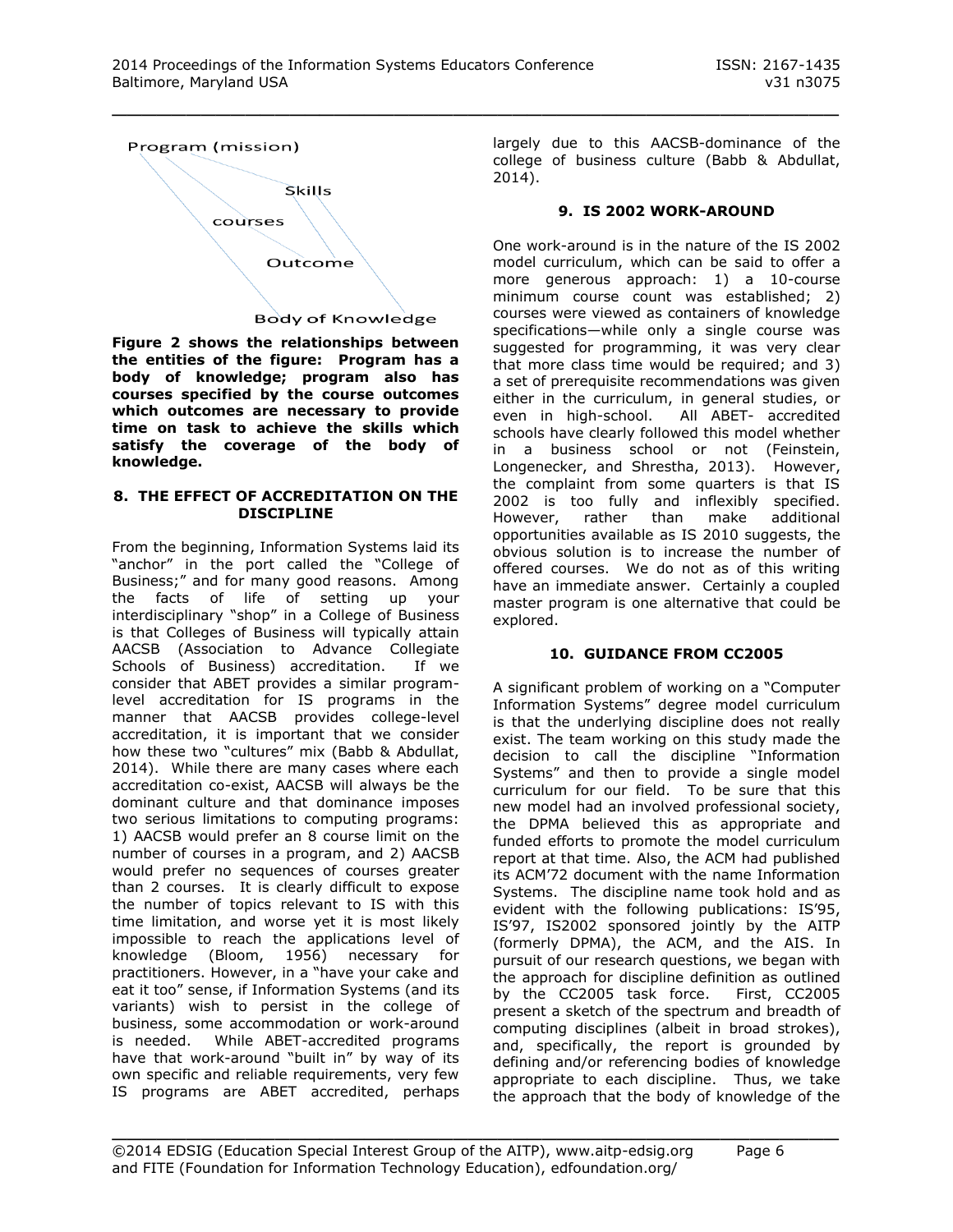discipline is its "kernel:" it's central taxonomy, epistemology, and perhaps ontology upon which "knowing" the discipline is founded.

#### **11. HUNT FOR THE CIS BODY OF KNOWLEDGE**

#### **Parameters and Picture**

With CC2005 as a guide we used a small panel of experts, combined with a very comprehensive survey instrument, to collect and evaluative input regarding a collection of Knowledge Areas (KA) from the various bodies of knowledge that could arguably define the "boundaries" of the CIS discipline. Moreover, these KAs were culled from the more current model curricula guidelines for the most salient disciplines that seemed to relate to our postulated "CIS" discipline. Thus, for each body of knowledge element to be studied, it was decided to collect each of the following parameters:

- 1. Cognitive depth of knowledge, an integer value with the meaning shown in appendix 2 which ranged from 0 meaning "no knowledge required" to 5 a very high level of professional. Most faculty who work with indicator would be very surprised to find many at level 4 application knowledge. As faculty we seem not to have been able to get our students to do even this well. A specification below 2 most likely indicates that although considerable time will have been spent, most all of this knowledge will be lost within days of the last exam. Perhaps we should set our expectations higher on that which we really care about: Our students might not make computer jeopardy players, yet they may have become exceptional problem solvers. This parameter will become the z or height off the paper axis. Please note that in CC2005 the parameter is represented by a "dot".
- 2. Emphasis is a parameter with values between +50 and -50 which describes highly practical (+50) to highly theoretical (-50). This parameter will be the x or horizontal axis.
- 3. Organizational relevance is a parameter between 1 and 5. Possible values of the parameter are specified as shown in the graph below. Please note, the

parameter may take on multiple values.

4. Rater confidence is a value between 0 and 99% and gives the rater's confidence in make the estimates for parameters 1, 2, and 3. The value is contained in tables, but is not plotted.

Our intention was to begin to empirically define, test, and validate the "problem space" of CIS in a manner that had been notionally compiled in by a respected team of experts in CC2005. Figure 3 (from CC2005) depicts the area that Information Systems "claims" within the problem space of computing and we generally agree that it appears to be correct. However, we feel that Computer Information Systems continues to reflect Figure 3 while recent model curricula (IS 2010) have begun to paint a different picture of Information Systems that seems to "retreat" more towards the "Organizational Issues and Information Systems" end of the y-axis in Figure 3.



**Figure 3. A "definition of IS" according to the three parameters herein used by CC2005. Each program should be different**.

Our initial work then was to solicit a team of invited experts to help test the viability of this approach as an "entry point" into exploring what CIS might look like and ultimately answer the questions posed in this paper: does CIS exist? What does it look like?

#### **Body of Knowledge Candidates**

All recent ACM model curricula contain a list of knowledge areas (KA) and sub-areas known as knowledge units (KU). These KA's were the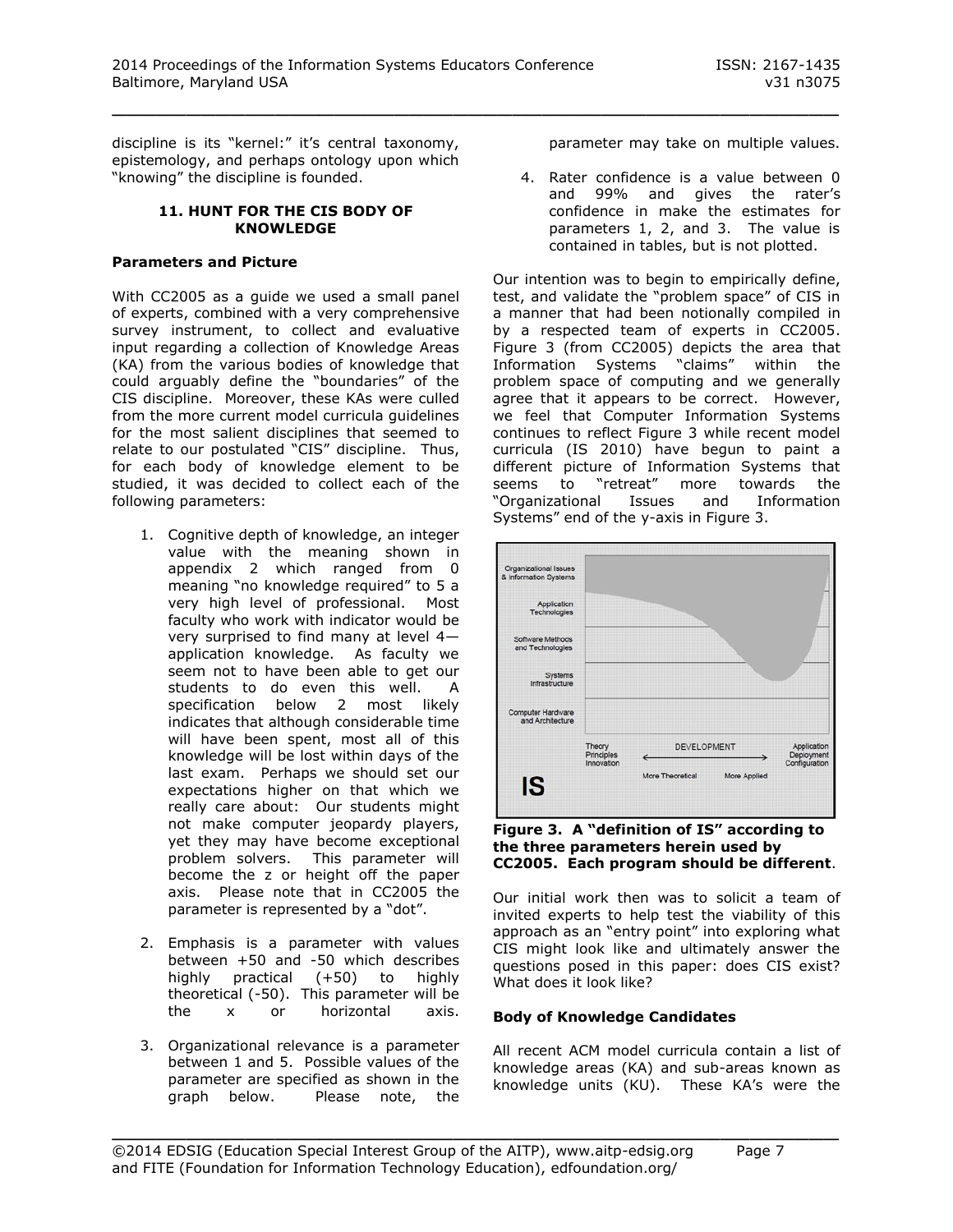basis for the graphics shown above. In other words, all KA's were considered for potential inclusion in the graphic. Therefore, our KA list was comprised of all KA's included in the ACM website showing all model curricula. Our list included KA's from IS'90, IS'95, IS'97, IS2002, and IS2010. Our list is current through CSC 2013. It also contains the graduate SE (Software Engineering) curriculum, but does not include the systems engineering material. It includes a 2014 minimum NICE specification which includes a minimal coverage of IA.

We sorted the list alphabetically, and did remove exact duplicates, but left material that might be different. We did not attempt to resolve hierarchically structured material that could be managed in a second or later pass.

#### **Appointment of Expert Advisory Group**

We solicited a group of experts (see Appendix 1) as a way to preliminarily validate a body of knowledge for CIS and provide expert feedback on this new candidate program. We chose individuals with a strong and consistent background of excellence in computing education. The characteristics of this 20-member expert team include:

- Significant ABET experience
- AACSB Schools
- EDSIG (AITP) Fellows
- Chairs / Deans
- National curriculum participants
- Professor / University Professor
- Editors/Associate Editors
- Publishers
- Conference Leaders

All members of the Expert Advisory Group were emailed and then called. All attempted the survey and 16 completed the entire survey instrument. The results of that effort are visible in the appendix material of this document.

#### **12. ANALYSIS OF PRELIMINARY DATA**

From an analysis of the depth of knowledge required (e.g. expectations are greater than 3.5), several groups of knowledge clearly are revealed as being the most important to this curriculum (see appendix 3, 4, and 5 material):

- Database
- Information Systems Development (Business Requirements)
- Systems Design
- Software Requirements, Programming (including web)
- Project Management based on Leadership, Team, and Interpersonal skills

The relevance of multiple sources of KA's can be seen by inspection in Appendix 5. Appendix 4 and 5 show the KA's assigned to each category as identified in Appendix 3. Finally, Appendix 6 provides a mechanism for comparison of IS curricula as well as a way to clearly see the differences between the existing IS curricula and the new CIS model

While networking, operating systems, and security are important, it is becoming clear that Information Technology groups will have to take the responsibility to fulfill such requirements.

#### **13. CONCLUSION**

The results of the survey indicate that the body of knowledge reported would be a worthwhile adventure. Although we all have experience in curriculum development, we never had never started without a clear picture of the prize, the definition of CIS. We all have been impressed with the scholarship of that document as well as its practicality.

We were very pleased with the active willingness of our Executive Advisory Team to respond strongly and with a very short lead time. The team responded with remarkable consistence. Characteristic of their leadership ability they were able to focus on key ideas that did not just fall off the turnip truck. Rather, they bring a new focus for our consideration.

Future research will be to adjust the data gathering instrument, to cull the list slightly, and get the material out to as wide a group as possible for response.

Also, we will be identifying some necessary projects and will be asking for help. Those announcements and requests for help will be built into our next data collection effort, and we sincerely hope you will answer the call.

#### **13. ACKNOWLEDGEMENTS**

Professor Heikki Topi of Bentley has become a mentor to us. We are deeply appreciative. He has provided warm yet most detailed critique enabling this team to perform much better and at a higher level.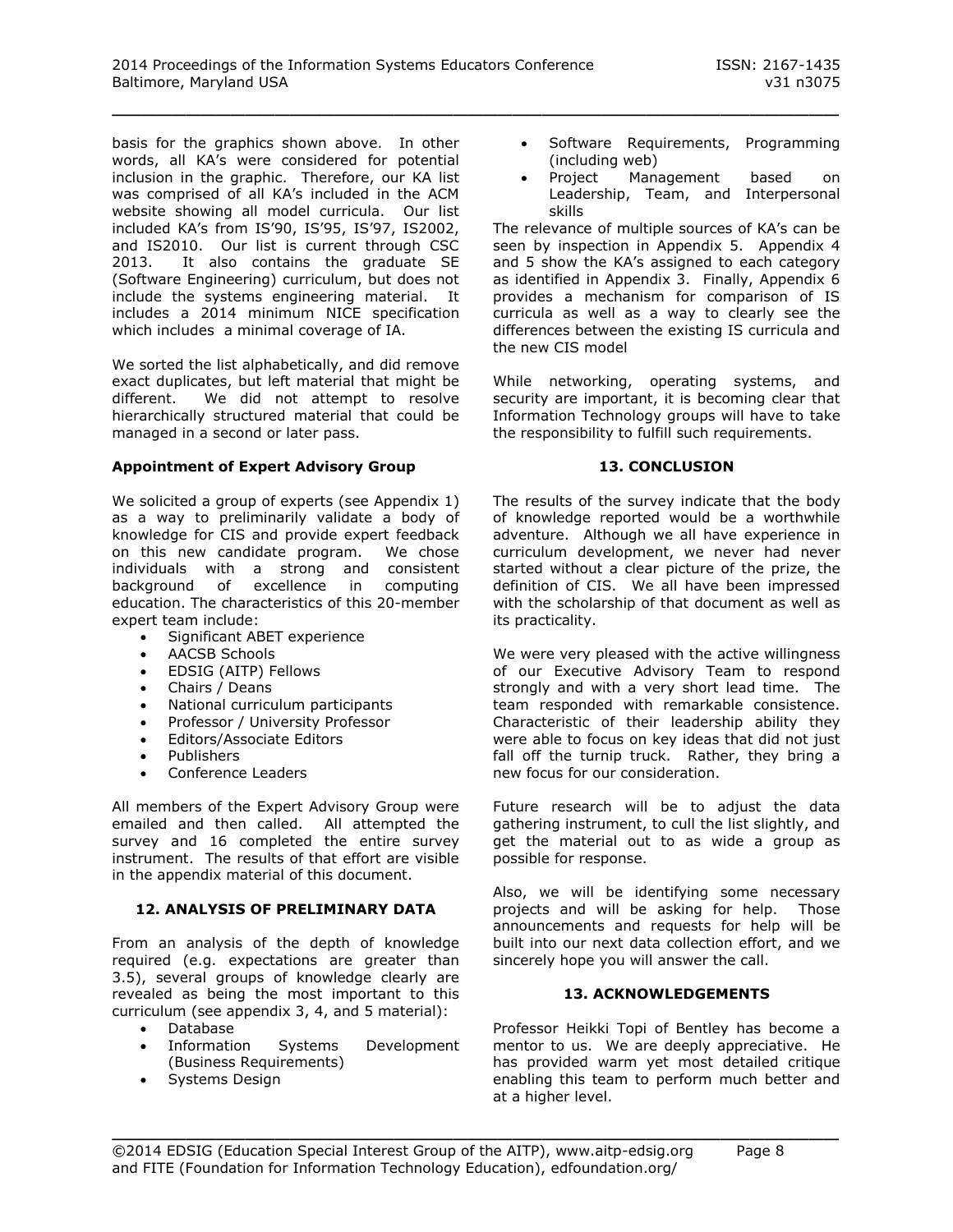#### **14. REFERENCES**

- ACM Curriculum Committee on Computer Science 1968. Curriculum 68: Recommendations for the Undergraduate Program in Computer Science. *Communications of the ACM*, 11:3, March 1968, pp. 151-197.
- Alter, S. (1998). Information systems. Addison-Wesley Longman Publishing Co., Inc.
- Babb, J. S., & Waguespack, L. (2014). In Search of Design-Focus in IS Curricula. *Information Systems Education Journal*, 12(4), 29.
- Babb, J. S., & Abdullat, A. (2014). Communicating the Value of Program-Level Accreditation for Information Systems in the College of Business. Information Systems Education Journal, 12(3), 39.
- Ashenhurst, R. L. (Ed.) (1972). A Report of the ACM Curriculum Committee on Computer Education for Management. *Association for Computing Machinery, Inc., 1972*.
- Bloom, Benjamin S. (Ed.) (1956). The Taxonomy of Educational Objectives: Classification of Educational Goals. Handbook 1: The Cognitive Domain. : McKay Press, New York 1956.
- Checkland, P., & Holwell, S. (1997). Information, systems and information systems: making sense of the field.
- Davis, G. B., & Olson, M. H. (1984).<br>Management information systems: information systems: conceptual foundations, structure, and development. McGraw-Hill, Inc.
- Colvin, R. (2008). Information Systems Skills and Career Success, Masters Thesis, University of South Alabama, School of Computer and Information Sciences.
- Couger, J. D., Davis, G.B., Feinstein, D.L., Gorgone, J.T. and Longenecker, H.E. (1997). IS'.97: Model Curriculum and Guidelines for Undergraduate Degree Programs in Information Systems, *Data Base,* Vol. 26 No. 1, pp. I-94.
- Couger, J. D., Davis, G. B., Dologite, D. G., Feinstein, D. L., Gorgone, J. T., Jenkins, M.,

Kasper, G. M. Little, J. C., Longenecker, H. E. Jr., and Valachic, J. S. (1995). IS'95: Guideline for Undergraduate IS Curriculum, *MIS Quarterly* (19:3), 1995, pp. 341-360.

- Davis, G., J. T. Gorgone, J. D. Couger, D. L. Feinstein, and H. E. Longenecker. (1997). IS'97: Model Curriculum and Guidelines for Undergraduate Degree Programs in Information Systems. *ACM SIGMIS Database*, 28(1).
- Davis, G.B., Couger, J. D., Feinstein, D.L., Gorgone, J.T. and Longenecker, H.E. "IS '97 Model Curriculum and Guidelines for Undergraduate Degree Programs in Information Systems," ACM, New York, NY and AITP (formerly DPMA), Park Ridge, IL, 1997.
- DPMA 1981. *DPMA Model Curriculum, 1981*. Park Ridge, Illinois: Data Processing Management Association.
- DPMA 1986. *DPMA Model Curriculum, 1986.* Park Ridge, Illinois: Data Processing Management Association, 1986.
- Gorgone, J.T., Davis, G.B. Valacich, J., Topi, H., Feinstein, D.L. and Longenecker. H.E. (2003). IS 2002 Model Curriculum and Guidelines for Undergraduate Degree Programs in Information Systems. *Data Base* 34(1).
- Gorgone, John T., J. Daniel Couger, Gordon B. Davis, David L. Feinstein, George Kasper, and Herbert E. Longenecker 1994. "Information Systems '95," *DataBase,*  Volume 25, Number 4, November 1994, pp. 5-8.
- Haigood, B. (2001). Classification of Performance Level Requirements of Current Jobs Within the Field of Information Systems, Masters Thesis, University of South Alabama, School of Computer and Information Sciences.
- Landry, J. P., Longenecker, H.E., Haigood, B. and Feinstein, D.L.. 2000. "Comparing Entry-Level Skill Depths Across Information Systems Job Types: Perceptions of IS Faculty," *Proceedings of Sixth Americas* IT 2008. IEEE/ACM Joint Task Force on Computing Curricula. Information Technology 2008, Curriculum Guidelines for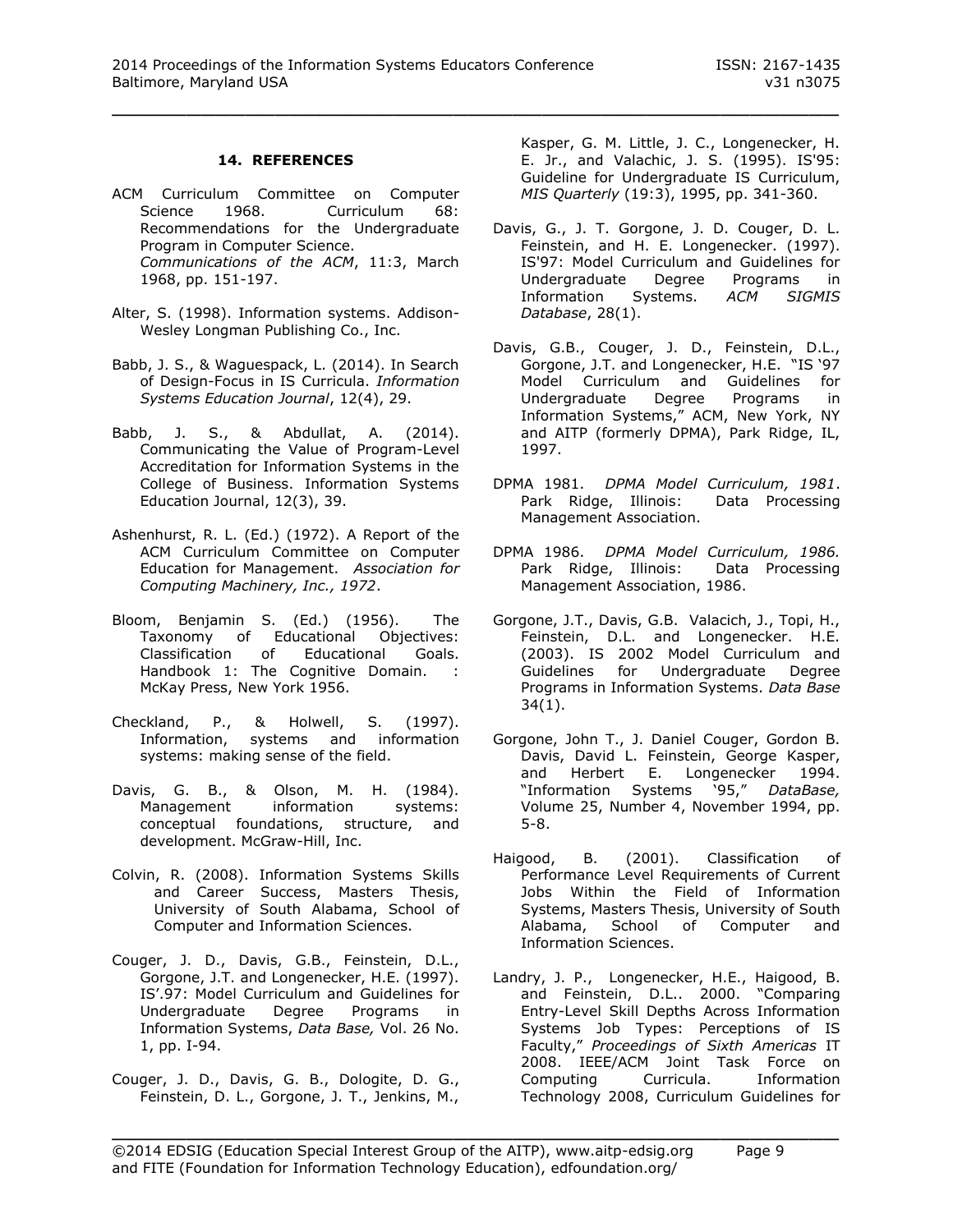Undergraduate Degree Programs in Information Technology, ACM and IEEE-Computer Society, November 2008. Retrieved at a state of the state and at a state and at a state and at a state and at a state and at a state and at a state and at a state and at a state and at a state and at a state and at a state and at a state and at a [http://www.acm.org/education/education/](http://www.acm.org/education/education/curricula-recommendations) [curricula-recommendations](http://www.acm.org/education/education/curricula-recommendations) *Conference on Information Systems*, Long Beach, CA.

- Longenecker, H.E., and Feinstein, D.L. (1991b.) "On Establishing Excellence in Information Systems," *Journal of Information Systems Education*, Volume 3, Number 1, spring 1991, pp. 26-31.
- Longenecker, H.E., Feinstein, D. L. (Eds.) (1991c). *IS'90: The DPMA Model Curriculum for Information Systems for 4 Year Undergraduates.* Park Ridge, Illinois: Data Processing Management Association.
- Longenecker, H.E., Feinstein, D.L., Couger, J.D., Davis, G.B. and Gorgone, J.T. (1995). "Information Systems '95: A Summary of the Collaborative IS Curriculum Specification of the Joint DPMA, ACM, AIS Task Force," *Journal of Information Systems Education,* Volume 6, Number 4, pp. 174-187.
- Longenecker, H. E., Jr., D. L. Feinstein, J. D. Couger, G. B. Davis, and J. T. Gorgone (1995). Information Systems '95: A Summary of the Collaborative IS Curriculum Specification of the Joint DPMA, ACM, AIS Task Force. *Journal of Information Systems Education,* Volume 6, Number 4, pp. 174- 187.
- Longenecker, H. E. Jr, D. Henderson, E. Smith, P. Cupoli, D. M. Yarbrough, A. M. Smith, M. L. Gillenson, and D. L. Feinstein (2006). A Recommendation for a Professional Focus Area in Data Management for the IS2002 Information Systems Model Curriculum. In *The Proceedings of the Information Systems Education Conference 2006*, v 23 (Dallas): §2115. ISSN: 1542-7382.
- Longenecker, H.E., Feinstein, D.L. and Babb, J.S. (2013). Is there a need for a CIS Model Curriculum?, Proceedings of ISECON, San Antonia 2013.
- Nunamaker, J.F., Couger, J.D. and Davis, G.B. (1982). "Information Systems Curriculum Recommendations for the 80s:

Undergraduate and Graduate Programs," *Communications of the ACM*, Volume 25, Number 11, November 1982, pp. 781-805.

- Teichroew, D (1971). "Education related for the use of computers in organizations", CACM 14,9 (September 1971).
- Orlikowski, W. J., & Iacono, C. S. (2001). Research commentary: Desperately seeking the "IT" in IT research—A call to theorizing the IT artifact. Information systems research, 12(2), 121-134.
- Pawlak, Z. (1981). Information systems theoretical foundations. *Information systems*, 6(3), 205-218.
- Shackelford, R., McGettrick, A., Sloan, R., Topi, H., Davies, G., Kamali, R., ... & Lunt, B. (2006). Computing curricula 2005: The overview report. ACM SIGCSE Bulletin, 38(1), 456-457.
- Teichroew, D (1971). "Education related for the use of computers in organizations", CACM 14,9 (September 1971).
- Topi, H., Valacich, J., Wright, R.T., Kaiser, K.M., Nunamaker, J.F., Sipior, J.C., and Vreede, G.J. (2010). IS 2010 Curriculum Guidelines for Undergraduate Degree Programs in Information Systems, Association for Computing Machinery (ACM), Association for Information Systems (AIS)", retrieved July 14, 2012: [http://www.acm.org/education/curricula/IS](http://www.acm.org/education/curricula/IS%202010%20ACM%20final.pdf) [%202010%20ACM%20final.pdf](http://www.acm.org/education/curricula/IS%202010%20ACM%20final.pdf)
- Waguespack, L. J. (2011). "Design, The "Straw" Missing From the "Bricks" of IS Curricula", ISEDJ 9(2) June 2011.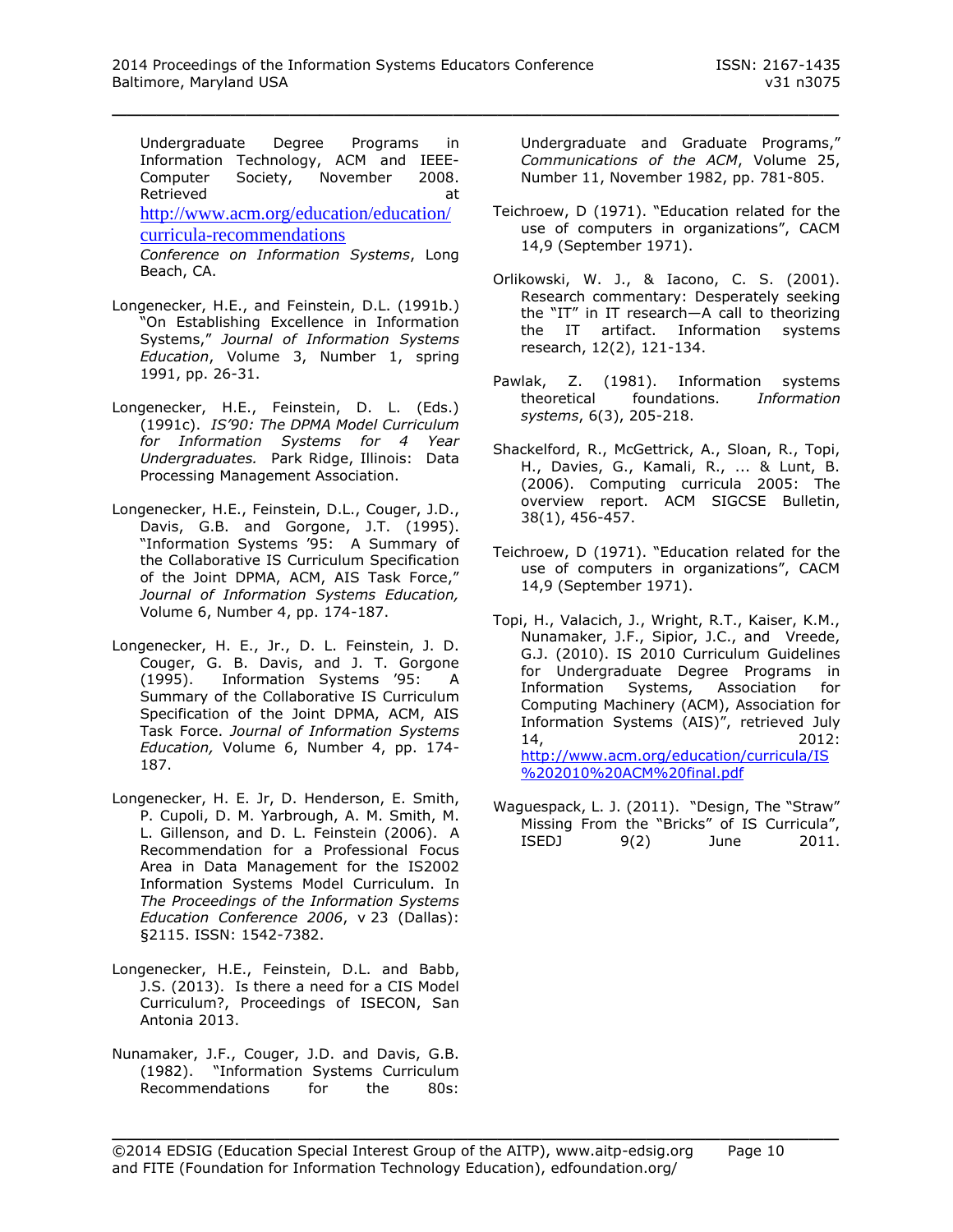| <b>Name</b>             | <b>Affiliation</b>                      |
|-------------------------|-----------------------------------------|
| Bart Longenecker        | University of South Alabama             |
| <b>Bruce Saulnier</b>   | Quinnipiac University                   |
| <b>Bruce White</b>      | Quinnipiac University                   |
| Cameron Lawrence        | University of Montana                   |
| Cheryl Aasheim          | Georgia Southern University             |
| <b>Chuck Woratschek</b> | <b>Robert Morris University</b>         |
| David Feinstein         | University of South Alabama             |
| Gayle Yaverbaum         | Penn State University                   |
| Harold Pardue           | University of S. Alabama                |
| Heikki Topi             | <b>Bentley University</b>               |
| Jeff Landry             | University of South Alabama             |
| Jeffry Babb             | <b>West Texas A&amp;M University</b>    |
| Jerry Wagner            | California State Polytechnic University |
| John Turchek            | <b>Robert Morris University</b>         |
| Jon Clark               | Colorado State University               |
| Karthikeyan Umapathy    | University North Florida                |
| Les Waguespack          | <b>Bentley University</b>               |
| Paul Leidig             | <b>Grand Valley State University</b>    |
| Ronald Kizior           | Loyola University                       |
| Scott Hunsinger         | Appalachian State University            |
| Tom Janicki             | University NC Wilmington                |
| <b>William Tastle</b>   | <b>Ithaca College</b>                   |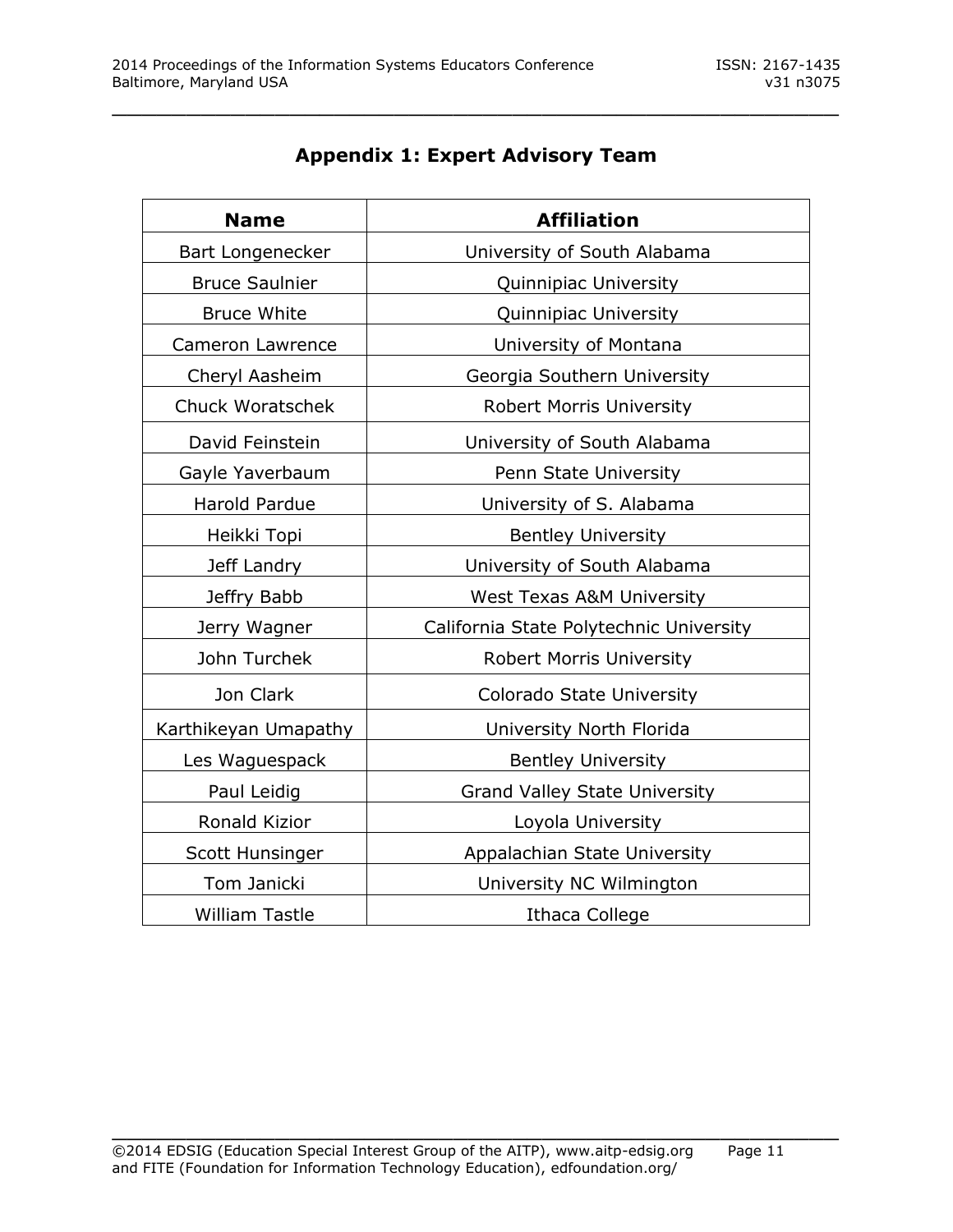

**Note: Operation of the CIS Task Force began informally as discussions over the period of a year with David Feinstein and Heikki Topi along with Bart Longenecker. Jeff Babb and Bart invited Les Waguespack to join the discussions because of the closeness of Les and Heikki. Then, Les worked with the AITP-EDSIG Board for formal recognition of the effort. EDSIG formed a Committee for Curricular Affairs appointing Les as Chair, along with Jeff Babb. Internally to the Task Force, Tom Janicki joined the group. The five members operate as Co-chairs of the CIS Force. The task force has in turn invited very well-known members of the community to form the "Expert Advisory Team" The task force plans to this advisory team as a sounding board to verify approaches. The first face-face meeting of the entire task force will occur at ISECON 2014. Members of ISECON will be invited to the meeting.**

**Note: The relationship with the ACM is proposed. Other groups may be asked to join.**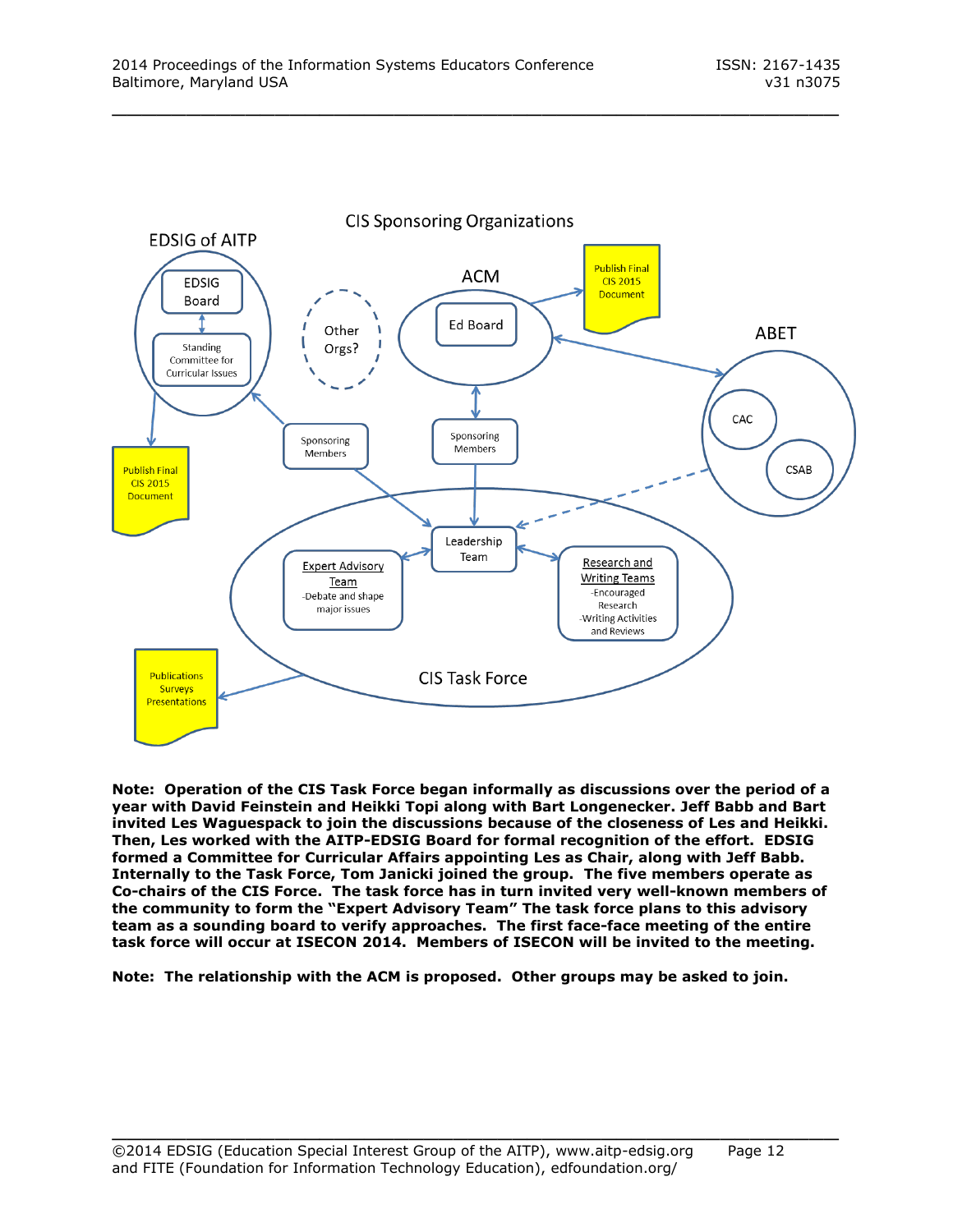### **Appendix 2: Introduction for Expert Advisory Team (Included within Survey Instrument)**

\_\_\_\_\_\_\_\_\_\_\_\_\_\_\_\_\_\_\_\_\_\_\_\_\_\_\_\_\_\_\_\_\_\_\_\_\_\_\_\_\_\_\_\_\_\_\_\_\_

We are writing to you as the Leadership Team for Curriculum; we are working with both AITP-EDSIG and the ACM. We are writing to you as a computing professional to become part of our Advisory Team. Your first job will be to help vet the attached survey to establish the body of knowledge for the closely related disciplines identified in CC2005.

Over the past fifty years computing has evolved, as have computing curricula. Now, there is new hardware and software as well as many new opportunities and risks with systems 1000's of times more powerful and diverse. Most of us readily recognize curriculum in CS, IS, SE. IT, and CE which were identified in a 2005 document entitled: "Computing Curricula 2005--The Overview Report, covering undergraduate degree programs in Computer Engineering, Computer Science, Information Systems, Information Technology, Software Engineering". There are new initiatives in IA (information assurance), as well as significant change expressed in the observables in the ACM model curricula. However, are there potentially more disciplines (or prominent sub-disciplines)?

We feel that our first major task is to confirm the need for a more technically focused Information Systems (IS) Undergraduate degree. CC2005 identifies CIS as a "more technical form" of IS. We support IS 2010, and view this work as an "extension" of that work. However, it is time to study formally changes that may have occurred to the Body of Knowledge, and to expectations of the computing industry who we would like to hire our graduates.

Following our joint effort we plan to release the work product to a wide group of computing academics. We would like to determine if the original five disciplines identified in CC2005 are relevant at the undergraduate level. We would like to know if there are discrete areas in information systems: general information systems, management information systems, and computer information systems. Is there a need for information assurance to be a separate degree program or be included within existing programs?

Therefore, if our focus will most likely be developing of a CIS program, we will be interested in establishing the characteristics of an undergraduate curriculum in computing that best prepares students to design, develop and implement secure information systems.

In 2005 a joint computing task force of computing societies (ACM, AIS, and IEEE-CS) portrayed the range of academic computing programs spanning computer hardware, software and organizational needs in the following diagram.

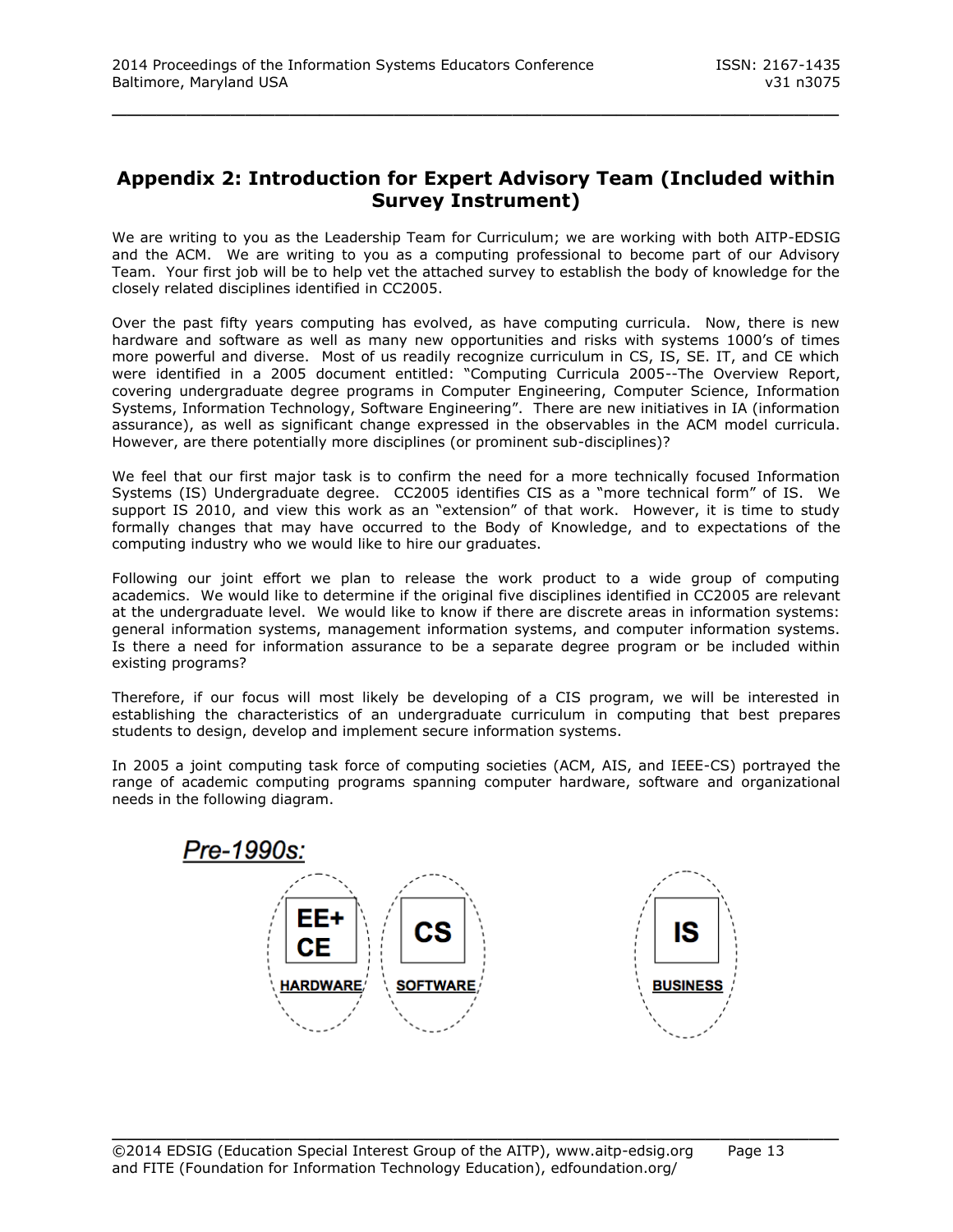We wish to see how the computing education landscape may have changed since then. This survey duplicates the knowledge areas/skills published in curricular guidelines since 1997 into this survey to study how the clusters of knowledge areas may have evolved into the focus areas of computing education today.

\_\_\_\_\_\_\_\_\_\_\_\_\_\_\_\_\_\_\_\_\_\_\_\_\_\_\_\_\_\_\_\_\_\_\_\_\_\_\_\_\_\_\_\_\_\_\_\_\_



The Joint Task Force for Computing Curricula 2005 developed a conceptual model to illustrate the commonalities and differences among computing disciplines. The model was designed to consider how each computing discipline occupies the problem space of computing. The model was design to reflect the disciplines as they existed at the time (2004/2005). The model was also intended to focus on what students in each of the disciplines typically do after graduation, not on all of the topics a student might study within a curriculum. The model follows:

| <b>Organizational Issues</b><br>& Information Systems |                                                     |                         |                     |                                                                                           |
|-------------------------------------------------------|-----------------------------------------------------|-------------------------|---------------------|-------------------------------------------------------------------------------------------|
| Application<br><b>Technologies</b>                    |                                                     |                         |                     |                                                                                           |
| <b>Software Methods</b><br>and Technologies           |                                                     |                         |                     |                                                                                           |
| <b>Systems</b><br>Infrastructure                      |                                                     |                         |                     |                                                                                           |
| <b>Computer Hardware</b><br>and Architecture          |                                                     |                         |                     |                                                                                           |
|                                                       | <b>Theory</b><br><b>Principles</b><br><b>Theory</b> | <b>DEVELOPMENT</b>      |                     | <b>Application</b><br>Deployment<br><b>Application</b><br><b><i><u>Deninument</u></i></b> |
|                                                       |                                                     | <b>More Theoretical</b> | <b>More Applied</b> |                                                                                           |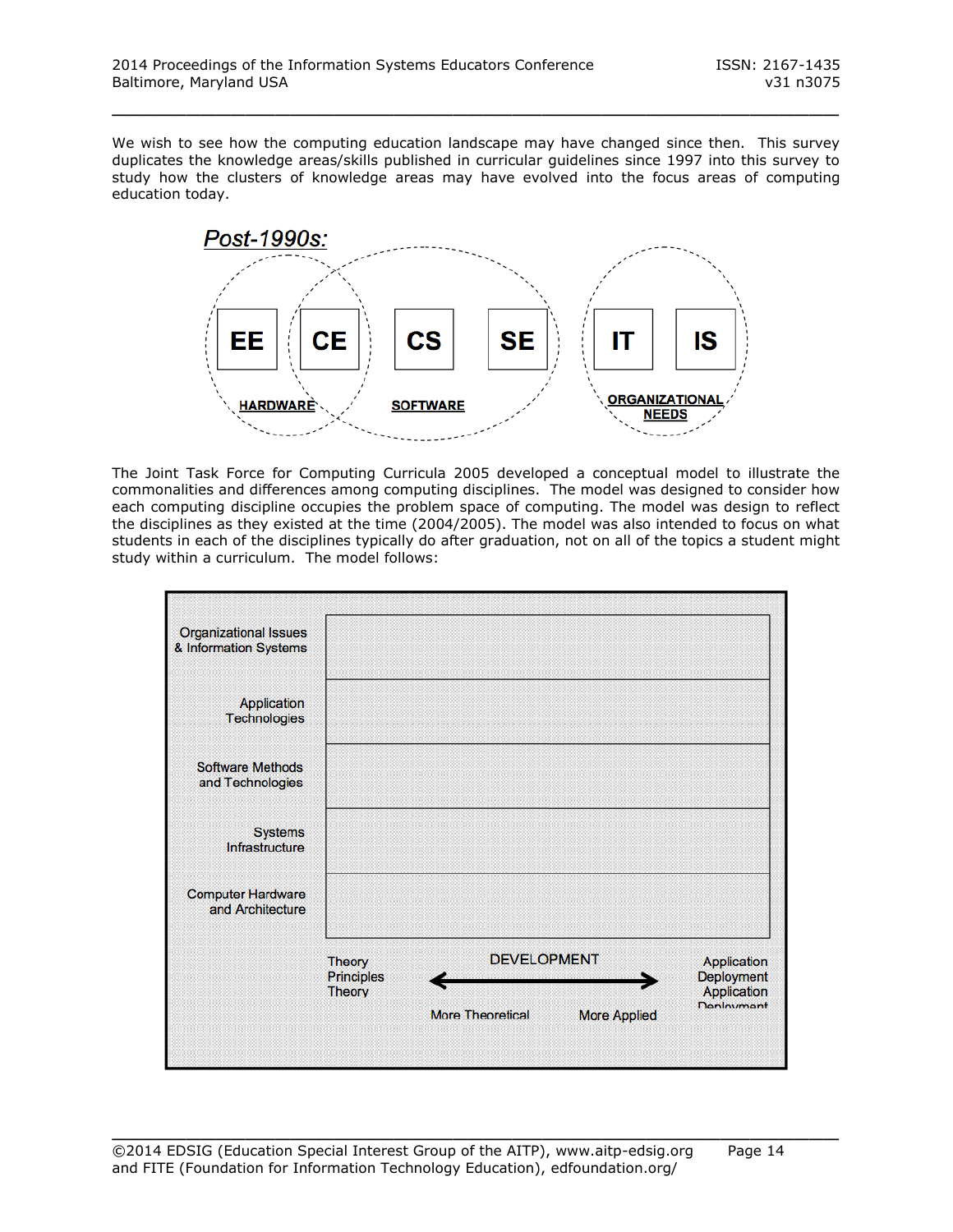In the Joint Task Force for Computing Curricula 2005 "Problem Space of Computing" Model, the horizontal range runs from Theory, Principles, and Innovation on the left, to Application, Deployment, and Configuration on the right. The vertical range runs from Computer Hardware and Architecture at the bottom, to Organizational Issues and Information Systems at the top.

\_\_\_\_\_\_\_\_\_\_\_\_\_\_\_\_\_\_\_\_\_\_\_\_\_\_\_\_\_\_\_\_\_\_\_\_\_\_\_\_\_\_\_\_\_\_\_\_\_

The model was designed such that both the horizontal and vertical dimensions are considered together. The structure of this survey instrument is designed to provide a contemporary "picture" of what this problem space looks like today in the estimation and opinion of experts, educators, and practitioners. Whereas the Joint Task Force for Computing Curricula 2005 used this model to create informal illustrations used to communicate the task force's subjective interpretation of the various disciplines, this survey is an initial foray to examine this model from a more quantitative foundation. This information will be used for preliminary purposes to establish a baseline picture in the problem space of computing in order to inform subsequent steps to more clearly define what the computing discipline spectrum may look like today.

We have prepared a list of survey topics derived directly from the body of knowledge areas predominantly from the ACM curricula which we believe to be the Body of Knowledge area for computing. (Please see attachment "Knowledge Areas".)

As a member of our Advisory Team, we are asking you to answer this survey from the perspective of your discipline. We will ask you to identify yourself from a provided list if disciplines. If you are from another discipline, then enter your discipline and describe it. After you have answered the survey we will be looking to see your analysis as an academic professional. How can we improve this work product?

Then (considering the next  $3 - 5$  years), for each knowledge survey element presented please inform us at what depth of knowledge instruction should be specified with respect to requirements of your discipline. This is a very important first step, and will enable curriculum designers to write behavioral objectives. These objectives will enable a model curriculum and detailed course planning. Please remember that everything cannot be achieved in an undergraduate curriculum (10-12 courses of 36/semester hours -> 360 hours total). The higher the specification level, the more time will be required to learn the material. Most previous committees have found that the highest level specification is very difficult for undergraduates to achieve. The following table gives further insight into the depth of knowledge levels:

| Depth of Knowledge              | <b>Meaning of Depth</b>                                                                                                                                                                                                                         |
|---------------------------------|-------------------------------------------------------------------------------------------------------------------------------------------------------------------------------------------------------------------------------------------------|
| 0 - No Knowledge Required       | No objectives will be planned for this item                                                                                                                                                                                                     |
| 1- Awareness                    | Learners have the ability to recognize this element, but can do<br>nothing with the information. This process is automatic. It can be<br>enhanced through repetition.                                                                           |
| 2 - Literacy / Strong Knowledge | Learners can differentiate among elements (red pen, black pen,<br>felt tip, quill) and with quided practice can answer simple<br>questions about the elements. Still nothing useful can be done<br>with this level of knowledge.                |
| 3 - Concept / Use Skill         | It is time for learners to be prompted to "DO" something with<br>knowledge. As learners have increased cognitive burden with<br>multiple elements, it can not be ignored that this is a prompted<br>process of items barely learned at level 2. |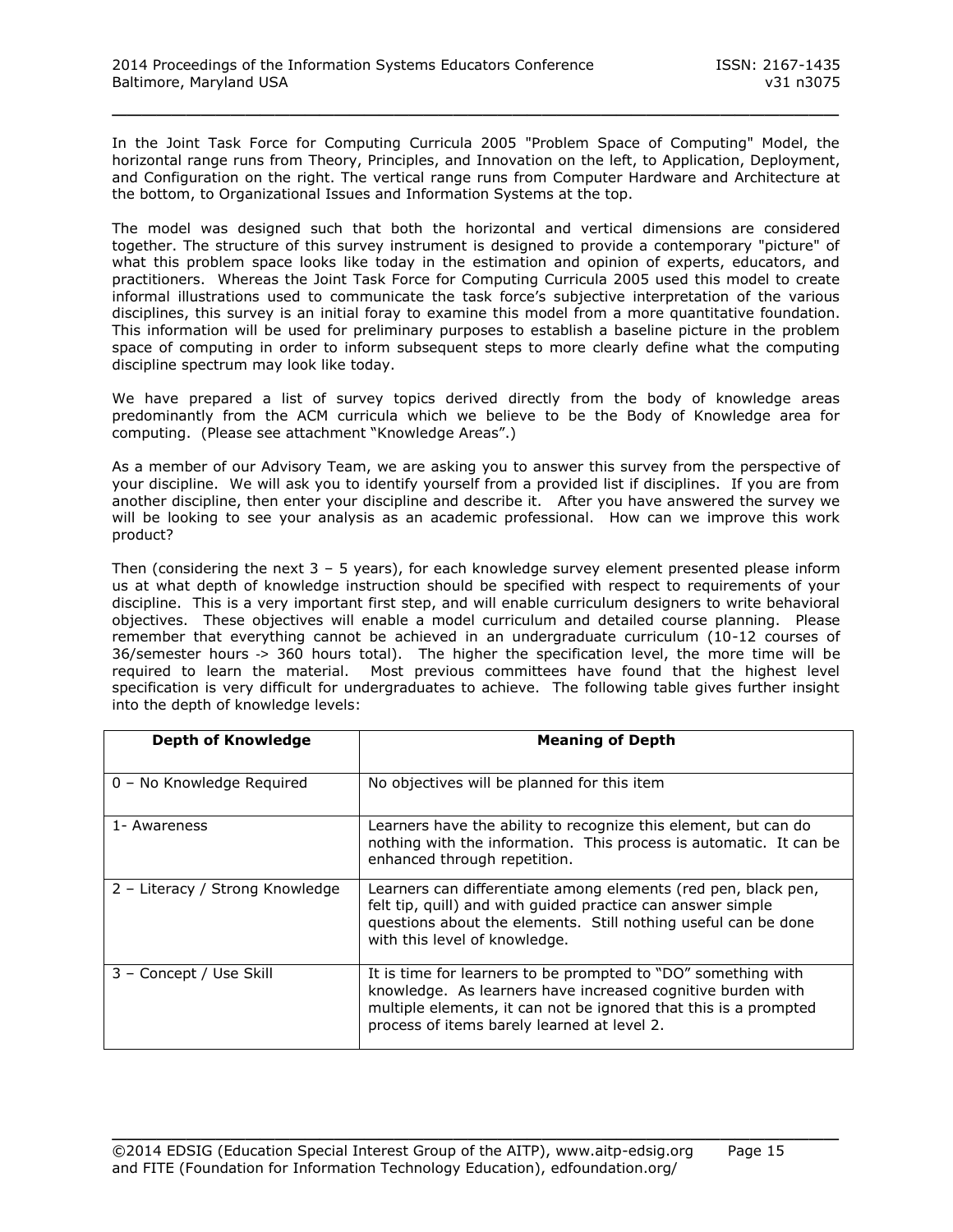| 4 - Application Ability | Learners at this level will have spent 3-10 times the effort<br>associated with levels 1-3. Initial stages of application ability will<br>enable solution of selection of simple elements to create a desired<br>solution. However, considerable repetition will be necessary to<br>marginally secure this ability. Without the repetition the ability will |
|-------------------------|-------------------------------------------------------------------------------------------------------------------------------------------------------------------------------------------------------------------------------------------------------------------------------------------------------------------------------------------------------------|
|                         | be rapidly lost. If the learning process involves a level of<br>excitement, the learning will be enhanced.                                                                                                                                                                                                                                                  |
| 5 - Advanced            | This level consists of analysis, synthesis and evaluation based on<br>Bloom's specifications. Solving a problem is an "ability", not this<br>level of development of new knowledge.                                                                                                                                                                         |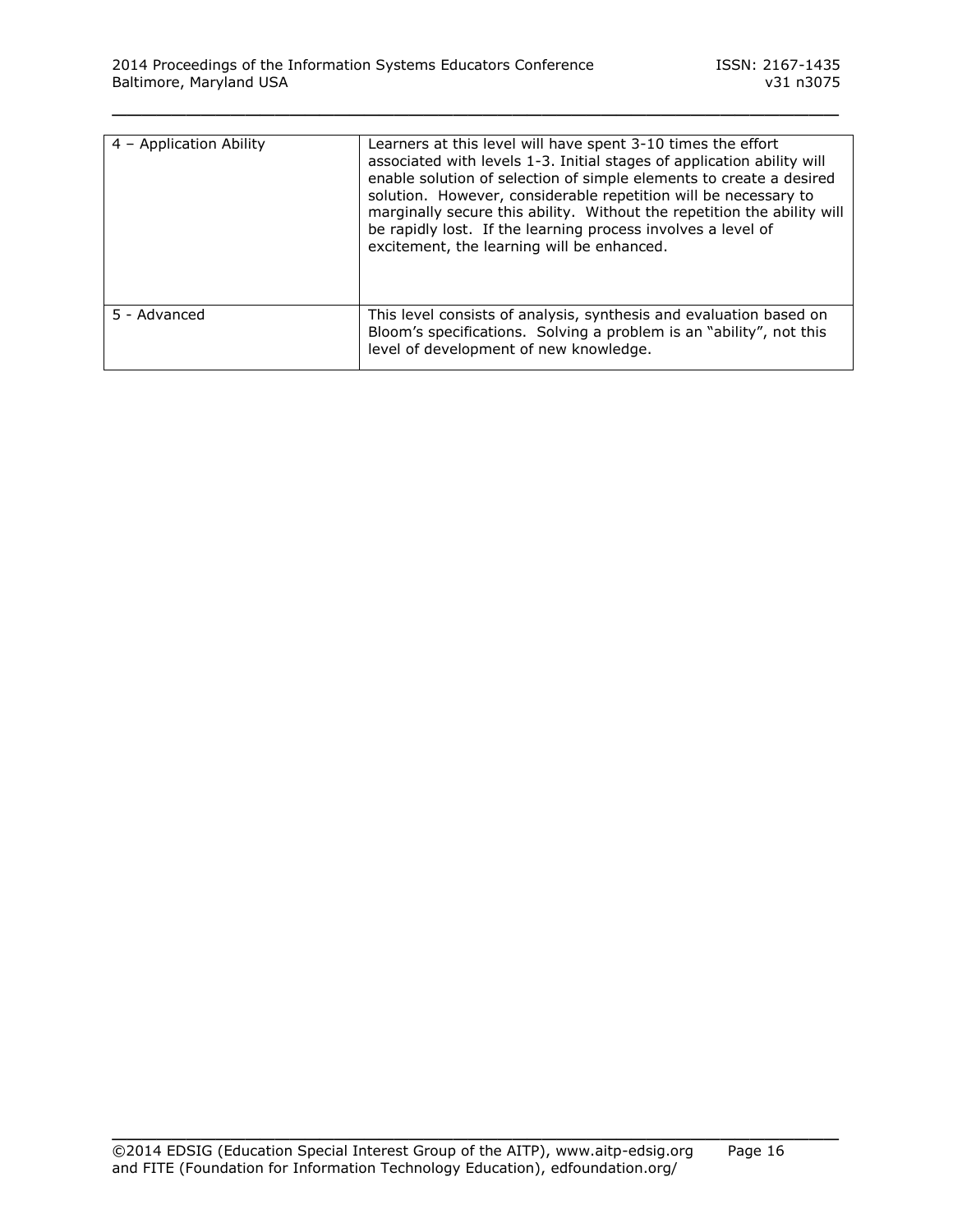### **Appendix 3: Data from Expert Advisory Team (Sorted by Body of Knowledge KA's Having a Level of 3.5 or Greater are Highlighting with Color Showing Groups)**

\_\_\_\_\_\_\_\_\_\_\_\_\_\_\_\_\_\_\_\_\_\_\_\_\_\_\_\_\_\_\_\_\_\_\_\_\_\_\_\_\_\_\_\_\_\_\_\_\_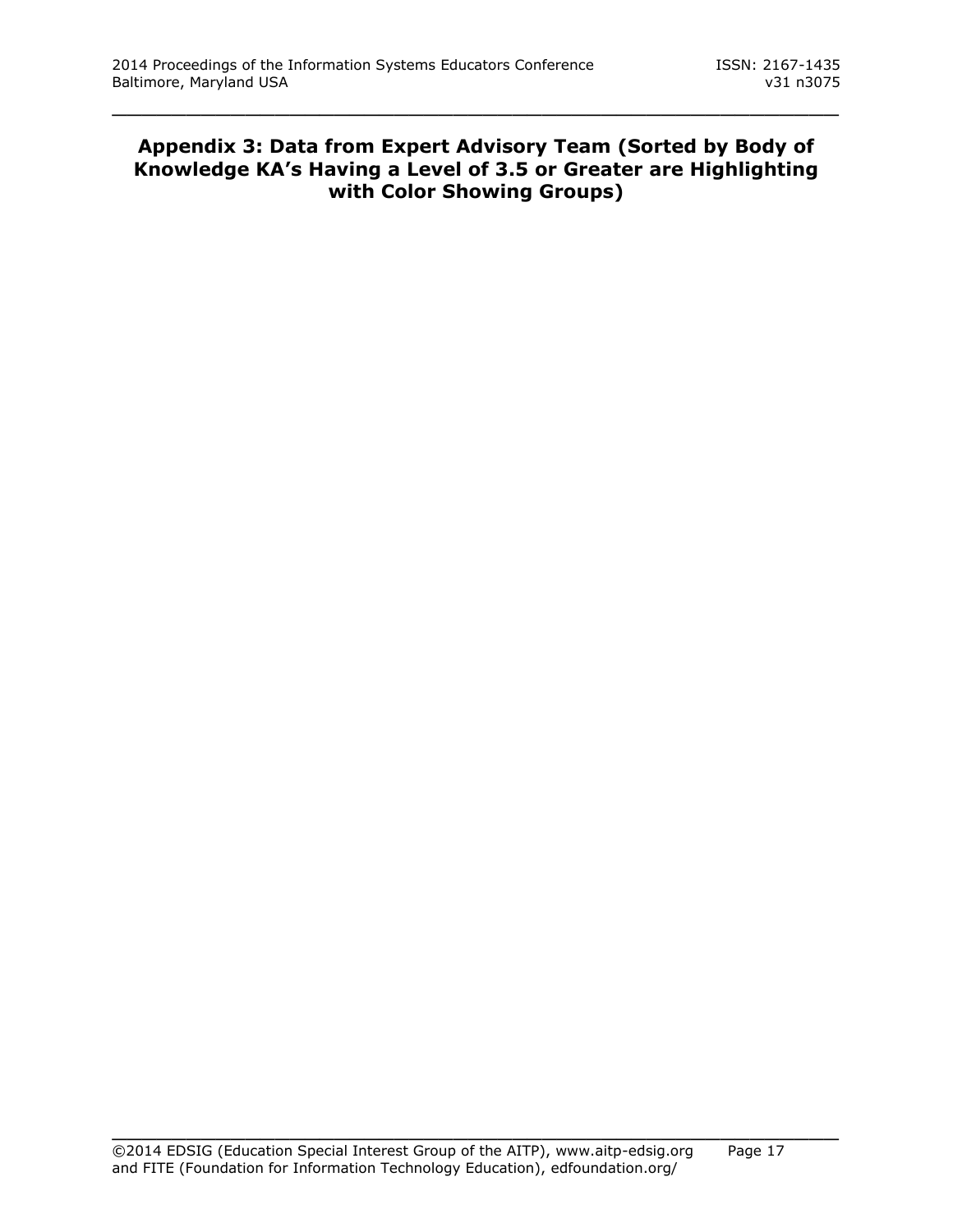|                                                                                            |           | Emphasis     | Expert   |
|--------------------------------------------------------------------------------------------|-----------|--------------|----------|
|                                                                                            |           | theory -50   | Confiden |
| KA Knowledge Areas Sorted by Expert Expected Depth of knowledge                            | Depth 0-5 | practice +50 | ce       |
| A22 Database                                                                               | 4.3       | 28           | 97%      |
| B03- Data Retrieval and / Manipulation with Database Languages                             | 4.0       | 26           | 93%      |
| A23 Analysis and Specification / of System Requirements                                    | 4.0       | 19           | 90%      |
| A19 Analysis of Business / Requirements                                                    | 3.9       | 20           | 94%      |
| A21 Information Systems Design /                                                           | 3.9       | 21           | 93%      |
| C01 Programming / Fundamentals                                                             | 3.8       | 32           | 94%      |
| A07 Web Systems and / Technologies                                                         | 3.8       | 32           | 92%      |
| A15 Approaches to Systems / Development                                                    | 3.7       | 24           | 96%      |
| G08 Project Plan, Scope, and / Initiation                                                  | 3.7       | 21           | 90%      |
| D14 Systems Analysis & / Design                                                            | 3.6       | 23           | 92%      |
| B05- Data and Information / Modeling at Conceptual and logical Levels                      | 3.5       | 17           | 90%      |
| C09 Software / Requirements                                                                | 3.5       | 18           | 93%      |
| A24 Team and Interpersonal / Skills                                                        | 3.5       | 20           | 94%      |
| G07 Leading Project / Teams                                                                | 3.5       | 21           | 91%      |
| B01 Database Systems and / Distributed Databases                                           | 3.4       | 18           | 86%      |
| C15 Software / Design                                                                      | 3.4       | 20           | 90%      |
| A06 Information Technology / Fundamentals                                                  | 3.4       | 23           | 91%      |
| D09 Systems Development / Concepts and Methodologies                                       | 3.3       | 15           | 91%      |
| C05 Human Computer / Interaction                                                           | 3.3       | 17           | 92%      |
| C16 Software Development / Fundamentals                                                    | 3.3       | 25           | 92%      |
| B12 Data Integrity and / Quality                                                           | 3.2       | 19           | 91%      |
| A20 Information and Business / Analysis                                                    | 3.2       | 15           | 90%      |
| D11 Systems Implementation and / Testing Strategies                                        | 3.2       | 16           | 89%      |
| C06 Module Design and / Construction                                                       | 3.2       | 18           | 91%      |
| C19 Software / Testing                                                                     | 3.2       | 21           | 91%      |
| G10 Project Execution & / Control                                                          | 3.2       | 20           | 87%      |
| A01 Impact of Information / Systems on Organizational Structure and / Processes            | 3.1       | 15           | 91%      |
| D06 System Deployment and / Implementation                                                 | 3.1       | 17           | 89%      |
| B07 Physical Database / Implementation / Data Definition Language                          | 3.0       | 16           | 92%      |
| A13 Business Intelligence and / Decision Support                                           | 3.0       | 14           | 90%      |
| M03 Basic Scripting/ / Programming                                                         | 3.0       | 25           | 92%      |
| B04 Teams and Interpersonal / Skills                                                       | 2.9       | 15           | 89%      |
| M01 Basic Data / Analysis                                                                  | 2.9       | 21           | 86%      |
| G12 Project / Quality                                                                      | 2.9       | 8            | 82%      |
| C13 Security and Privacy, / Vulnerabilities, Risks, Mitigation                             | 2.9       | 10           | 78%      |
| B08 Stored Procedure / Implementation                                                      | 2.8       | 20           | 85%      |
| B10 Data and Database / Administration                                                     | 2.8       | 18           | 88%      |
| A03 Identification of / Opportunities for IT enabled Organizational / Change               | 2.8       | 10           | 92%      |
| A16 Different Approaches to / Implementing Information Systems                             | 2.8       | 15           | 91%      |
| C02 Programming / Languages                                                                | 2.8       | 14           | 92%      |
| C17 Software / Construction                                                                | 2.8       | 30           | 89%      |
| G06 IS Project Strategy and / Management                                                   | 2.8       | 8            | 85%      |
| G03 Establishing Project / Communication                                                   | 2.8       | 13           | 88%      |
| G09 Work Break-down / Structure                                                            | 2.8       | 18           | 90%      |
| G13 Project / Closure                                                                      | 2.8       | 13           | 84%      |
| E04 Networks and / Communications                                                          | 2.8       | 15           | 81%      |
| Probability and / Statistics--Basic probability theory, random variables and / probability |           |              |          |
| H02 distributions, estimation theo                                                         | 2.8       | 8            | 82%      |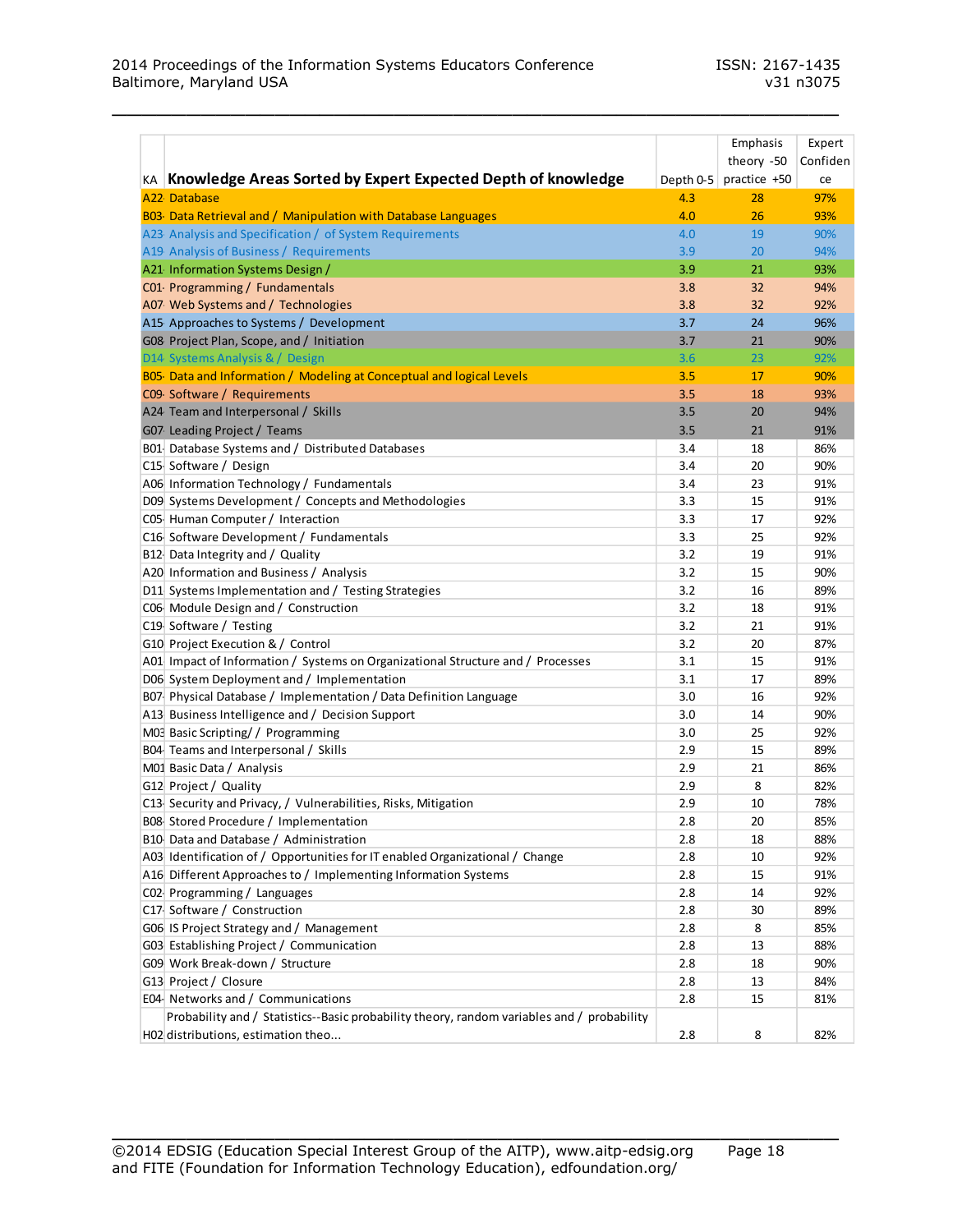| B11 Data Management and / Transaction Processing                                           | 2.7 | 22             | 90% |
|--------------------------------------------------------------------------------------------|-----|----------------|-----|
| A17 Business Process Design and / Management                                               | 2.7 | 15             | 89% |
| A26 Computer / Networks                                                                    | 2.7 | 21             | 89% |
| H01 Math and Statistics for / IT                                                           | 2.7 | 18             | 87% |
| D15 User / Experience                                                                      | 2.6 | 16             | 89% |
| G11 Project / Standards                                                                    | 2.6 | 11             | 83% |
| A02 Individual and / Organizational Knowledge Work Capabilities                            | 2.6 | 14             | 89% |
| C04 Integrative Programming and / Technologies                                             | 2.6 | 18             | 78% |
|                                                                                            |     |                |     |
| B13 Security attacks and / mitigations                                                     | 2.6 | 15             | 84% |
| B06 Scripting                                                                              | 2.5 | 25             | 91% |
| A09 Enterprise / Architecture                                                              | 2.5 | 4              | 79% |
| D07 System Verification and / Validation                                                   | 2.5 | 12             | 86% |
| A25 Configuration and Change / Management                                                  | 2.5 | 12             | 85% |
| C03 Programming / Environments                                                             | 2.5 | 16             | 87% |
| C07 Software Engineering / Process                                                         | 2.5 | 15             | 89% |
| C18 Software / Quality                                                                     | 2.5 | 11             | 88% |
| C20 Software / Maintenance                                                                 | 2.5 | 17             | 89% |
| D05 System Integration and / Architecture                                                  | 2.5 | 13             | 83% |
| F02- Information Assurance and / Security                                                  | 2.4 | 3              | 78% |
| C11 Algorithms and Data / Structures                                                       | 2.3 | 12             | 86% |
| G01 Professional Issues in / Information Systems                                           | 2.3 | 6              | 85% |
| E07- Organizational and / Management Concepts                                              | 2.3 | -6             | 83% |
| MOG Cyber Defense, threats, / attacks, Incidents, incident management                      | 2.3 | 7              | 76% |
|                                                                                            | 2.2 | 19             | 73% |
| M02 Databases: Database / operations, injection attacks                                    | 2.2 |                |     |
| BO2 Basic File Processing / Concepts                                                       | 2.2 | 12             | 88% |
| F03- Managing the Information / Systems Function                                           |     | -3             | 70% |
| F06- Information Systems / Sourcing and Acquisition                                        | 2.2 | 9              | 72% |
| F05-Information Systems / Planning                                                         | 2.2 | 8              | 83% |
| F07-Information Systems / Strategy                                                         | 2.2 | 4              | 76% |
| G05 Managing the Process of / Change                                                       | 2.2 | -1             | 76% |
| D01 Theory and Development of / Systems                                                    | 2.2 | 3              | 86% |
| D13 Systems Analysis & / Design Philosophies and Approaches                                | 2.2 | $-1$           | 88% |
| G04 IT Risk / Management                                                                   | 2.2 | 4              | 79% |
| E08- Organizational / Behavior                                                             | 2.2 | $-10$          | 80% |
| F01-Legal and Ethical Aspects / of IS                                                      | 2.2 | $\mathbf{1}$   | 79% |
| M10 Policy, Legal, Ethics, and / Compliance                                                | 2.2 | -3             | 80% |
| System Administration: / installation, authentication, access, backups, virtualizations, / |     |                |     |
| M11updates/patches, logging audit                                                          | 2.2 | 18             | 75% |
| A08 Using IT Governance / Frameworks                                                       | 2.2 | $\overline{2}$ | 79% |
| M7- IT Systems Components: / workstations, servers, storage, peripherals                   | 2.2 | 14             | 84% |
| A27 Acquiring Information / Technology Resources and Capabilities                          | 2.2 | 11             | 79% |
| M05 Fundamental Security Design / Principles                                               | 2.2 | 7              | 81% |
| D04 System Operation, Administration and / Maintenance                                     | 2.2 | 8              | 79% |
| G02 IS Leadership and / Empowerment                                                        | 2.1 | 6              | 76% |
| B09 Reporting Services, / ETL                                                              | 2.0 | 15             | 77% |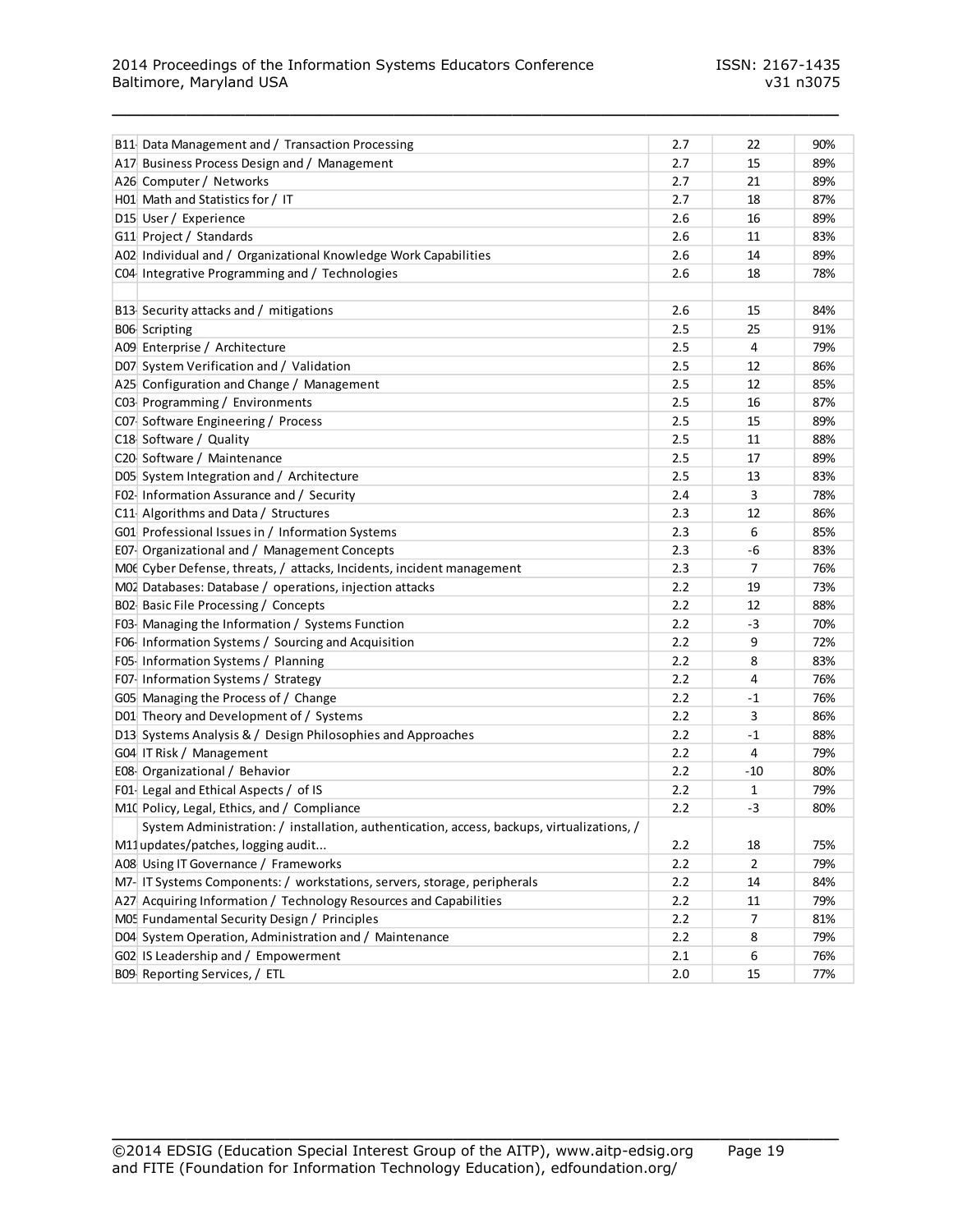#### 2014 Proceedings of the Information Systems Educators Conference ISSN: 2167-1435 Baltimore, Maryland USA v31 n3075

| M04 IA Fundamentals: / Vulnerabilities, Attacks, Mitigation                            | 2.0 | 6            | 80% |
|----------------------------------------------------------------------------------------|-----|--------------|-----|
| E05 Operating / Systems                                                                | 2.0 | 10           | 74% |
| D02 Strategic / Alignment                                                              | 1.9 | 0            | 81% |
| D08 System Verification and / Validation Enabling                                      | 1.9 | 10           | 81% |
| E02- High level System Design / Issues                                                 | 1.9 | $-4$         | 74% |
| E12 Policies and / Compliance                                                          | 1.9 | $-3$         | 69% |
| C14 Social Issues and / Professional Practice                                          | 1.9 | $\mathbf{1}$ | 89% |
| A10 Architecture and / Organization                                                    | 1.9 | $-2$         | 79% |
| Network Concepts, / Technology and Protocols, Vulnerabilities, Defense: firewalls, /   |     |              |     |
| M08 vpn, dmz, monitoring, tools                                                        | 1.9 | 11           | 76% |
| CO8 Software Engineering / Management                                                  | 1.8 | 2            | 82% |
| A05 General Organization Theory /                                                      | 1.8 | $-10$        | 81% |
| A12 Decision Theory /                                                                  | 1.8 | $-7$         | 88% |
|                                                                                        |     |              |     |
| F09 Financing and Evaluating / the Performance of Information Technology / Investments | 1.8 | 5            | 69% |
| A11 Computer Architecture and / Organization                                           | 1.8 | 9            | 83% |
| MOS Operating Systems Concepts, / security issues                                      | 1.8 | 8            | 81% |
| E09 Parallel and Distributed / Computing                                               | 1.8 | 9            | 80% |
| C10 Algorithms and Complexity /                                                        | 1.7 | $-7$         | 90% |
| A04 General Systems Theory and / Quality                                               | 1.7 | $-5$         | 87% |
| D03 Improving Alignment / Maturity                                                     | 1.2 | $-4$         | 71% |

\_\_\_\_\_\_\_\_\_\_\_\_\_\_\_\_\_\_\_\_\_\_\_\_\_\_\_\_\_\_\_\_\_\_\_\_\_\_\_\_\_\_\_\_\_\_\_\_\_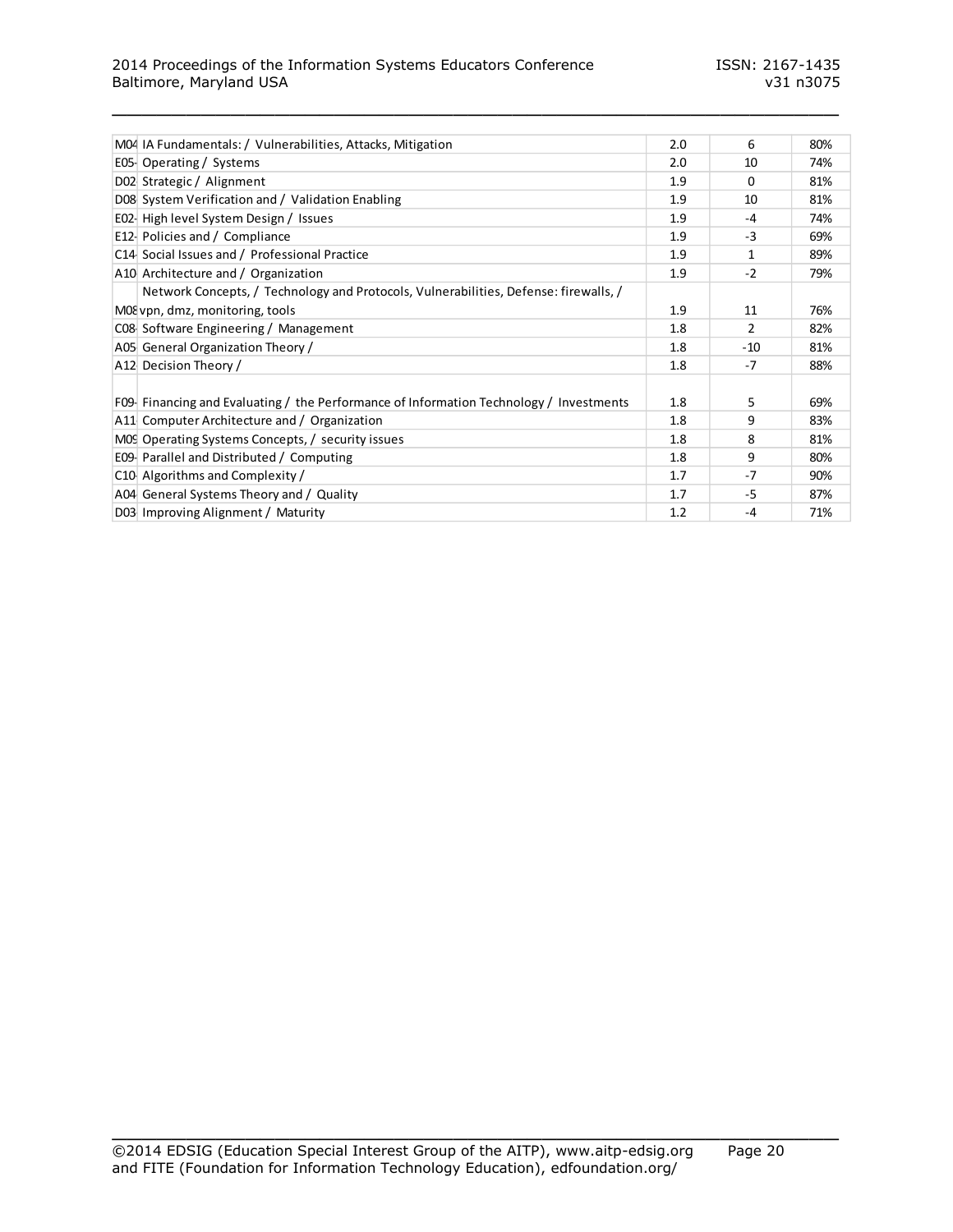### **Appendix 4: Data form Expert Advisory Team (Grouped from the Highest Level Body of Knowledge Categories of Appendix 3)**

\_\_\_\_\_\_\_\_\_\_\_\_\_\_\_\_\_\_\_\_\_\_\_\_\_\_\_\_\_\_\_\_\_\_\_\_\_\_\_\_\_\_\_\_\_\_\_\_\_

|    |                                                                                  |           | Emphasis | Expert     |                    |
|----|----------------------------------------------------------------------------------|-----------|----------|------------|--------------------|
| КA |                                                                                  | Depth 0-5 | Avg      | Confidence |                    |
|    |                                                                                  |           |          |            |                    |
|    |                                                                                  |           |          |            |                    |
|    | A22- Database                                                                    | 4.3       | 28       | 97%        | database           |
|    | B03-   Data Retrieval and / Manipulation with Database Languages                 | 4.0       | 26       | 93%        |                    |
|    | B05- Data and Information / Modeling at Conceptual and logical Levels            | 3.5       | 17       | 90%        |                    |
|    | B06-I Scripting                                                                  | 2.5       | 25       | 91%        |                    |
|    | B01- Database Systems and / Distributed Databases                                | 3.4       | 18       | 86%        |                    |
|    | B07- Physical Database / Implementation / Data Definition Language               | 3.0       | 16       | 92%        |                    |
|    | B08- Stored Procedure / Implementation                                           | 2.8       | 20       | 85%        |                    |
|    | M02-Databases: Database / operations, injection attacks                          | 2.2       | 19       | 73%        |                    |
|    | B12- Data Integrity and / Quality                                                | 3.2       | 19       | 91%        |                    |
|    | B09-I Reporting Services, / ETL                                                  | 2.0       | 15       | 77%        |                    |
|    | A13- Business Intelligence and / Decision Support                                | 3.0       | 14       | 90%        |                    |
|    | B10- Data and Database / Administration                                          | 2.8       | 18       | 88%        |                    |
|    | B11- Data Management and / Transaction Processing                                | 2.7       | 22       | 90%        |                    |
|    | BO2-   Basic File Processing / Concepts                                          | 2.2       | 12       | 88%        |                    |
|    |                                                                                  |           |          |            |                    |
|    | A03- Identification of / Opportunities for IT enabled Organizational / Change    | 2.8       | 10       | 92%        | system development |
|    | A16- Different Approaches to / Implementing Information Systems                  | 2.8       | 15       | 91%        |                    |
|    | F03-I Managing the Information / Systems Function                                | 2.2       | $-3$     | 70%        |                    |
|    | F06-I Information Systems / Sourcing and Acquisition                             | 2.2       | 9        | 72%        |                    |
|    |                                                                                  |           |          |            |                    |
|    | A15- Approaches to Systems / Development                                         | 3.7       | 24       | 96%        |                    |
|    | F05-I Information Systems / Planning                                             | 2.2       | 8        | 83%        |                    |
|    | G02- IS Leadership and / Empowerment                                             | 2.1       | 6        | 76%        |                    |
|    |                                                                                  |           |          |            |                    |
|    | A01- Impact of Information / Systems on Organizational Structure and / Processes | 3.1       | 15       | 91%        |                    |
|    | D02-Strategic / Alignment                                                        | 1.9       | $\Omega$ | 81%        |                    |
|    | D03- Improving Alignment / Maturity                                              | 1.2       | $-4$     | 71%        |                    |
|    | D08-System Verification and / Validation Enabling                                | 1.9       | 10       | 81%        |                    |
|    | E02-I High level System Design / Issues                                          | 1.9       | $-4$     | 74%        |                    |
|    |                                                                                  |           |          |            |                    |
|    | F07-I Information Systems / Strategy                                             | 2.2       | 4        | 76%        |                    |
|    | G05- Managing the Process of / Change                                            | 2.2       | $-1$     | 76%        |                    |
|    | D01- Theory and Development of / Systems                                         | 2.2       | 3        | 86%        |                    |
|    |                                                                                  |           |          |            |                    |
|    | D13- Systems Analysis & / Design Philosophies and Approaches                     | 2.2       | $-1$     | 88%        |                    |
|    |                                                                                  |           |          |            |                    |
|    | A23- Analysis and Specification / of System Requirements                         | 4.0       | 19       | 90%        |                    |
|    | A19- Analysis of Business / Requirements                                         | 3.9       | 20       | 94%        |                    |
|    | A20- Information and Business / Analysis                                         | 3.2       | 15       | 90%        |                    |
|    | D09-Systems Development / Concepts and Methodologies                             | 3.3       | 15       | 91%        |                    |
|    | D06-System Deployment and / Implementation                                       | 3.1       | 17       | 89%        |                    |
|    |                                                                                  |           |          |            |                    |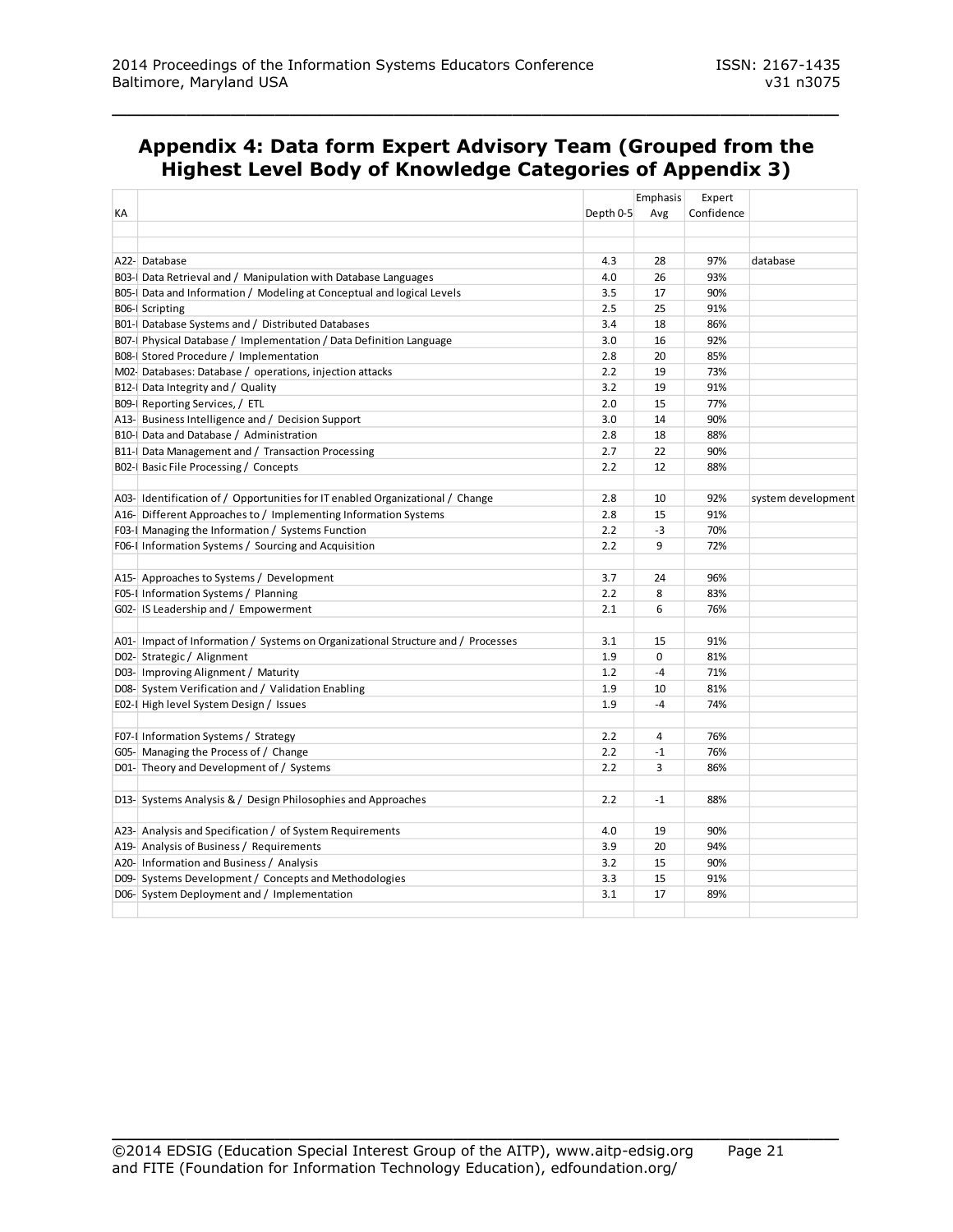#### 2014 Proceedings of the Information Systems Educators Conference ISSN: 2167-1435 Baltimore, Maryland USA v31 n3075

| A21- Information Systems Design /                                   | 3.9 | 21   | 93% | system design      |
|---------------------------------------------------------------------|-----|------|-----|--------------------|
| D14- Systems Analysis & / Design                                    | 3.6 | 23   | 92% |                    |
| B04-I Teams and Interpersonal / Skills                              | 2.9 | 15   | 89% |                    |
| D15- User / Experience                                              | 2.6 | 16   | 89% |                    |
| A09- Enterprise / Architecture                                      | 2.5 | 4    | 79% |                    |
| A17- Business Process Design and / Management                       | 2.7 | 15   | 89% |                    |
| D07-System Verification and / Validation                            | 2.5 | 12   | 86% |                    |
| D11- Systems Implementation and / Testing Strategies                | 3.2 | 16   | 89% |                    |
|                                                                     |     |      |     |                    |
| A25- Configuration and Change / Management                          | 2.5 | 12   | 85% |                    |
| E12-I Policies and / Compliance                                     | 1.9 | $-3$ | 69% |                    |
|                                                                     |     |      |     |                    |
| C01-  Programming / Fundamentals                                    | 3.8 | 32   | 94% | progarmming        |
| CO2- Programming / Languages                                        | 2.8 | 14   | 92% |                    |
| C03-I Programming / Environments                                    | 2.5 | 16   | 87% |                    |
| M01- Basic Data / Analysis                                          | 2.9 | 21   | 86% |                    |
| M03- Basic Scripting/ / Programming                                 | 3.0 | 25   | 92% |                    |
| A07- Web Systems and / Technologies                                 | 3.8 | 32   | 92% |                    |
|                                                                     |     |      |     |                    |
| C05- Human Computer / Interaction                                   | 3.3 | 17   | 92% |                    |
| C06-   Module Design and / Construction                             | 3.2 | 18   | 91% |                    |
|                                                                     |     |      |     |                    |
| C11- Algorithms and Data / Structures                               | 2.3 | 12   | 86% |                    |
| C10- Algorithms and Complexity /                                    | 1.7 | $-7$ | 90% |                    |
|                                                                     |     |      |     |                    |
| CO7-I Software Engineering / Process                                | 2.5 | 15   | 89% |                    |
| C16- Software Development / Fundamentals                            | 3.3 | 25   | 92% |                    |
| C08- Software Engineering / Management                              | 1.8 | 2    | 82% |                    |
| C09- Software / Requirements                                        | 3.5 | 18   | 93% |                    |
| C15- Software / Design                                              | 3.4 | 20   | 90% |                    |
| C17- Software / Construction                                        | 2.8 | 30   | 89% |                    |
|                                                                     |     |      |     |                    |
| C18-I Software / Quality                                            | 2.5 | 11   | 88% |                    |
| C19-I Software / Testing                                            | 3.2 | 21   | 91% |                    |
| C20- Software / Maintenance                                         | 2.5 | 17   | 89% |                    |
|                                                                     |     |      |     |                    |
|                                                                     |     |      |     |                    |
| G06- IS Project Strategy and / Management                           | 2.8 | 8    | 85% | project management |
|                                                                     | 3.5 | 20   | 94% |                    |
| A24- Team and Interpersonal / Skills<br>G07-Leading Project / Teams | 3.5 | 21   | 91% |                    |
|                                                                     |     |      |     |                    |
| G08- Project Plan, Scope, and / Initiation                          | 3.7 | 21   | 90% |                    |
| G03- Establishing Project / Communication                           | 2.8 | 13   | 88% |                    |
|                                                                     |     |      |     |                    |
| G09- Work Break-down / Structure                                    | 2.8 | 18   | 90% |                    |
| G10- Project Execution & / Control                                  | 3.2 | 20   | 87% |                    |
|                                                                     |     |      |     |                    |
| G11- Project / Standards                                            | 2.6 | 11   | 83% |                    |
| G12- Project / Quality                                              | 2.9 | 8    | 82% |                    |
| G04- IT Risk / Management                                           | 2.2 | 4    | 79% |                    |
| G13- Project / Closure                                              | 2.8 | 13   | 84% |                    |
|                                                                     |     |      |     |                    |

\_\_\_\_\_\_\_\_\_\_\_\_\_\_\_\_\_\_\_\_\_\_\_\_\_\_\_\_\_\_\_\_\_\_\_\_\_\_\_\_\_\_\_\_\_\_\_\_\_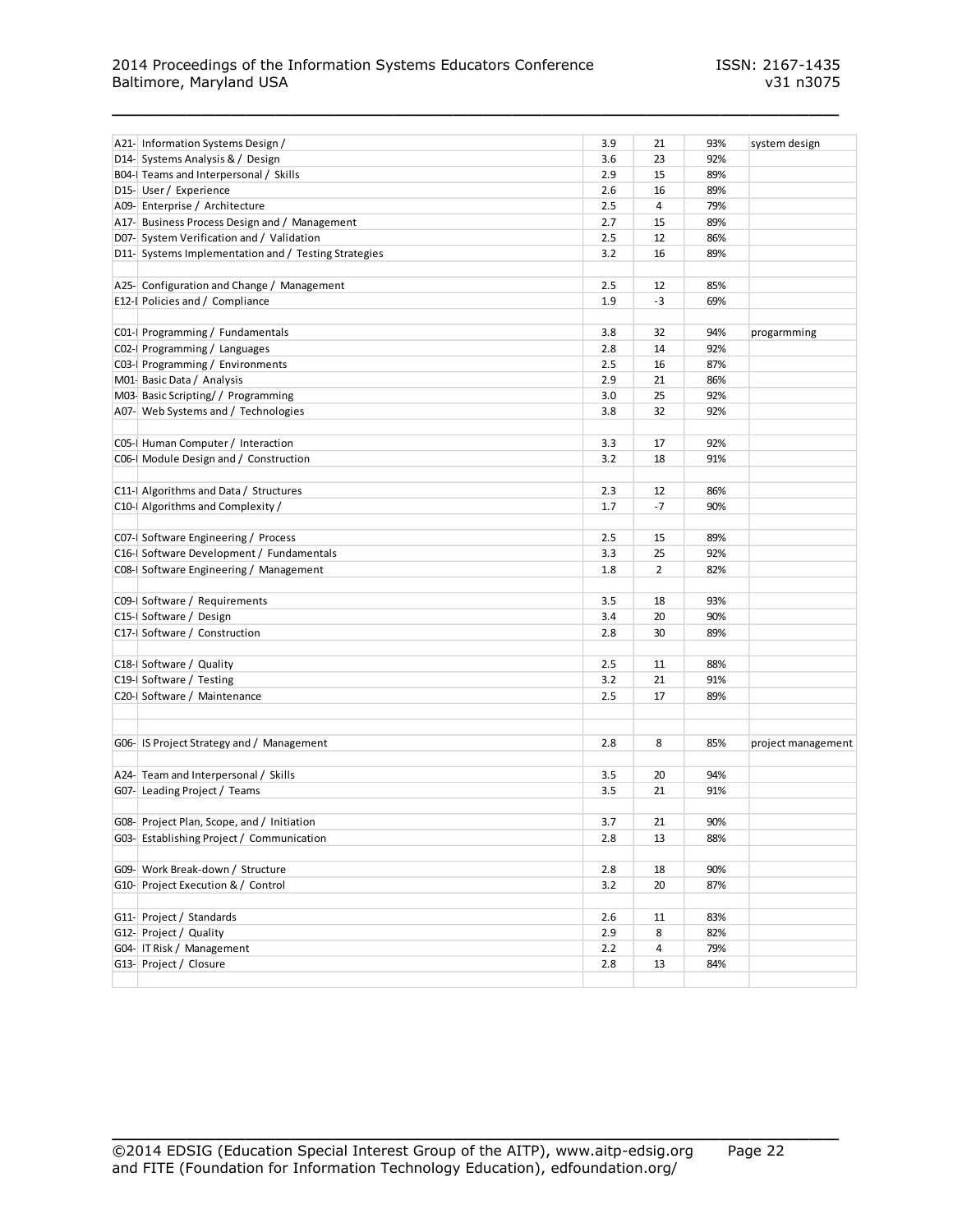#### 2014 Proceedings of the Information Systems Educators Conference ISSN: 2167-1435 Baltimore, Maryland USA v31 n3075

| A04- General Systems Theory and / Quality                                                  | 1.7 | $-5$           | 87% | Management of CIS    |
|--------------------------------------------------------------------------------------------|-----|----------------|-----|----------------------|
| A05- General Organization Theory /                                                         | 1.8 | $-10$          | 81% |                      |
| A12- Decision Theory /                                                                     | 1.8 | $-7$           | 88% |                      |
| E08-I Organizational / Behavior                                                            | 2.2 | $-10$          | 80% |                      |
| F01-I Legal and Ethical Aspects / of IS                                                    | 2.2 | $\mathbf{1}$   | 79% |                      |
| C14- Social Issues and / Professional Practice                                             | 1.9 | $\mathbf{1}$   | 89% |                      |
| A02- Individual and / Organizational Knowledge Work Capabilities                           | 2.6 | 14             | 89% |                      |
| F09-I Financing and Evaluating / the Performance of Information Technology / Investments   | 1.8 | 5              | 69% |                      |
|                                                                                            |     |                |     |                      |
| G01- Professional Issues in / Information Systems                                          | 2.3 | 6              | 85% |                      |
| M10 Policy, Legal, Ethics, and / Compliance                                                | 2.2 | $-3$           | 80% |                      |
| System Administration: / installation, authentication, access, backups, virtualizations, / |     |                |     |                      |
| M11-updates/patches, logging audit                                                         | 2.2 | 18             | 75% |                      |
| A08- Using IT Governance / Frameworks                                                      | 2.2 | 2              | 79% |                      |
| E07-I Organizational and / Management Concepts                                             | 2.3 | -6             | 83% |                      |
| M7-L IT Systems Components: / workstations, servers, storage, peripherals                  | 2.2 | 14             | 84% |                      |
| A27- Acquiring Information / Technology Resources and Capabilities                         | 2.2 | 11             | 79% |                      |
| D05-System Integration and / Architecture                                                  | 2.5 | 13             | 83% |                      |
| CO4-I Integrative Programming and / Technologies                                           | 2.6 | 18             | 78% |                      |
|                                                                                            |     |                |     |                      |
| M04-IA Fundamentals: / Vulnerabilities, Attacks, Mitigation                                | 2.0 | 6              | 80% |                      |
| M06- Cyber Defense, threats, / attacks, Incidents, incident management                     | 2.3 | $\overline{7}$ | 76% |                      |
| F02-I Information Assurance and / Security                                                 | 2.4 | 3              | 78% |                      |
| B13-I Security attacks and / mitigations                                                   | 2.6 | 15             | 84% |                      |
| C13- Security and Privacy, / Vulnerabilities, Risks, Mitigation                            | 2.9 | 10             | 78% |                      |
| M05- Fundamental Security Design / Principles                                              | 2.2 | $\overline{7}$ | 81% |                      |
|                                                                                            |     |                |     |                      |
|                                                                                            |     |                |     |                      |
| A06- Information Technology / Fundamentals                                                 | 3.4 | 23             | 91% | <b>IT Components</b> |
| A11- Computer Architecture and / Organization                                              | 1.8 | 9              | 83% |                      |
| A10- Architecture and / Organization                                                       | 1.9 | $-2$           | 79% |                      |
| D04- System Operation, Administration and / Maintenance                                    | 2.2 | 8              | 79% |                      |
|                                                                                            |     |                |     |                      |
| Network Concepts, / Technology and Protocols, Vulnerabilities, Defense: firewalls, /       |     |                |     |                      |
| M08-vpn, dmz, monitoring, tools                                                            | 1.9 | 11             | 76% |                      |
| E04-I Networks and / Communications                                                        | 2.8 | 15             | 81% |                      |
| A26- Computer / Networks                                                                   | 2.7 | 21             | 89% |                      |
|                                                                                            |     |                |     |                      |
| E05-I Operating / Systems                                                                  | 2.0 | 10             | 74% |                      |
| M09-Operating Systems Concepts, / security issues                                          | 1.8 | 8              | 81% |                      |
|                                                                                            |     |                |     |                      |
| E09-I Parallel and Distributed / Computing                                                 | 1.8 | 9              | 80% |                      |
|                                                                                            |     |                |     |                      |
|                                                                                            |     |                |     |                      |
|                                                                                            |     |                |     |                      |
| H01- Math and Statistics for / IT                                                          | 2.7 | 18             | 87% | <b>Other Courses</b> |
| Probability and / Statistics--Basic probability theory, random variables and / probability |     |                |     |                      |
| H02- distributions, estimation theo                                                        | 2.8 | 8              | 82% |                      |

\_\_\_\_\_\_\_\_\_\_\_\_\_\_\_\_\_\_\_\_\_\_\_\_\_\_\_\_\_\_\_\_\_\_\_\_\_\_\_\_\_\_\_\_\_\_\_\_\_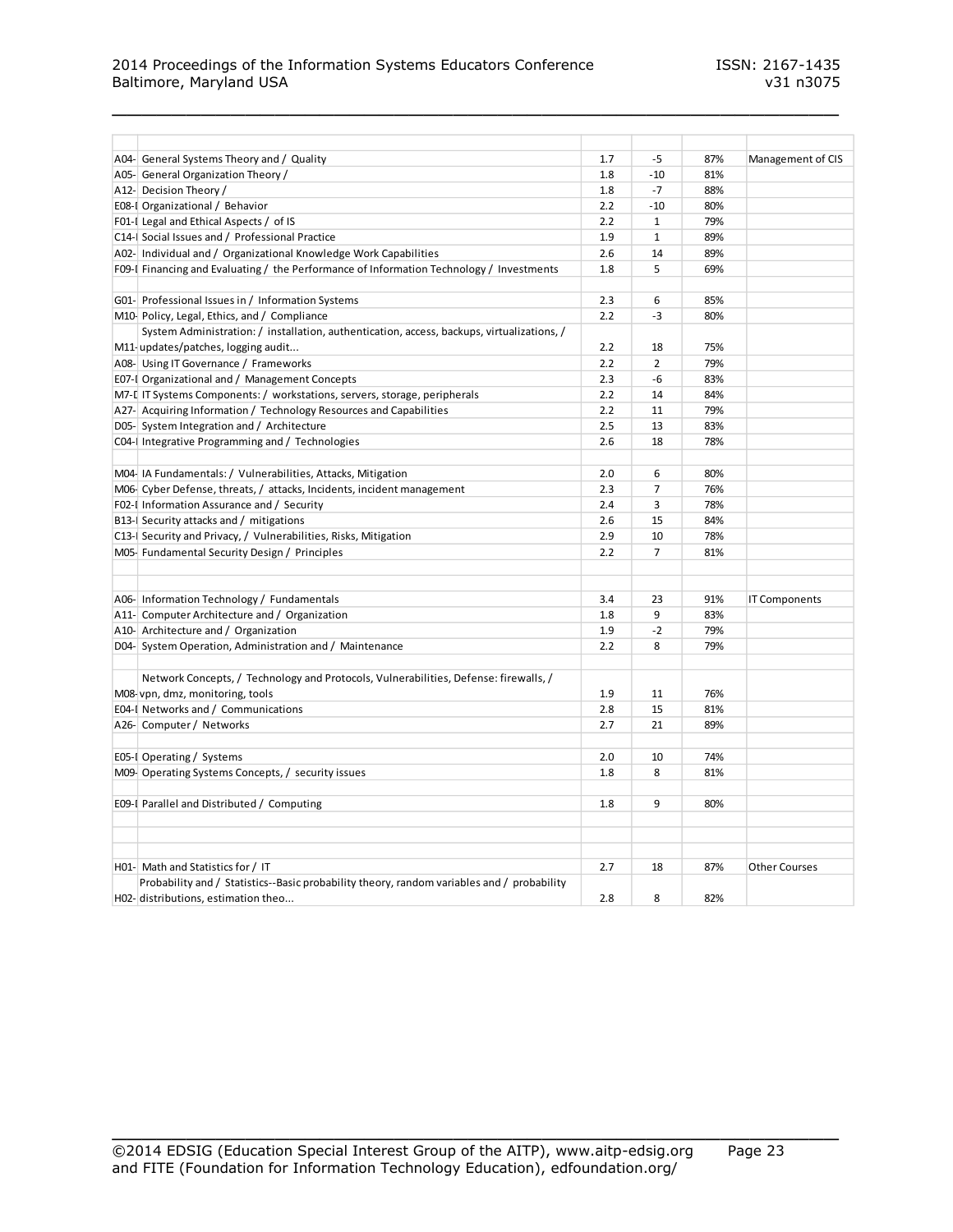### **Appendix 5: Knowledge Areas ordered by Classification, by Source (curriculum model)**

\_\_\_\_\_\_\_\_\_\_\_\_\_\_\_\_\_\_\_\_\_\_\_\_\_\_\_\_\_\_\_\_\_\_\_\_\_\_\_\_\_\_\_\_\_\_\_\_\_

|                | <b>Source Classification Survey</b> |                 | <b>KA Description</b>                                               |     | <b>Depth Emphasis Conf</b> |     |  |  |
|----------------|-------------------------------------|-----------------|---------------------------------------------------------------------|-----|----------------------------|-----|--|--|
| IS2002         | Database                            | A22             | Database                                                            | 4.3 | 28                         | 97% |  |  |
| IS2010         | Database                            | B <sub>02</sub> | Basic File Processing / Concepts                                    | 2.2 | 12                         | 88% |  |  |
| IS2010         | Database                            | A13             | Business Intelligence and / Decision Support                        | 3.0 | 14                         | 90% |  |  |
| IS2010         | Database                            | <b>B10</b>      | Data and Database / Administration                                  | 2.8 | 18                         | 88% |  |  |
| IS2010         | Database                            | <b>B05</b>      | Data and Information / Modeling at Conceptual<br>and logical Levels | 3.5 | 17                         | 90% |  |  |
| IS2010         | Database                            | <b>B12</b>      | Data Integrity and / Quality                                        | 3.2 | 19                         | 91% |  |  |
| IS2010         | Database                            | <b>B11</b>      | Data Management and / Transaction Processing                        | 2.7 | 22                         | 90% |  |  |
| IS2010         | Database                            | <b>B03</b>      | Data Retrieval and / Manipulation with Database<br>Languages        | 4.0 | 26                         | 93% |  |  |
| IS2010         | Database                            | <b>B01</b>      | Database Systems and / Distributed Databases                        | 3.4 | 18                         | 86% |  |  |
| IS2010         | Database                            | B07             | Physical Database / Implementation / Data<br>Definition Language    | 3.0 | 16                         | 92% |  |  |
| lnew           | Database                            | <b>B09</b>      | Reporting Services, ETL                                             | 2.0 | 15                         | 77% |  |  |
| lnew           | Database                            | <b>B08</b>      | Stored Procedure Implementation                                     | 2.8 | 20                         | 85% |  |  |
| <b>NSA2014</b> | Database                            | M02             | Databases: Database operations, injection<br>attacks                | 2.2 | 19                         | 73% |  |  |
| NSA2014        | Database                            | <b>B06</b>      | Scripting                                                           | 2.5 | 25                         | 91% |  |  |
|                |                                     |                 |                                                                     |     |                            |     |  |  |

| <b>IS2002</b> | Sys Devel | A15              | Approaches to Systems / Development                                            | $\overline{3.7}$ | 24             | 96% |
|---------------|-----------|------------------|--------------------------------------------------------------------------------|------------------|----------------|-----|
| IS2002        | Sys Devel | A20              | Information and Business / Analysis                                            | 3.2              | 15             | 90% |
| IS2002        | Sys Devel | G02              | IS Leadership and / Empowerment                                                | 2.1              | 6              | 76% |
| IS2002        | Sys Devel | G05              | Managing the Process of / Change                                               | 2.2              | $-1$           | 76% |
| IS2002        | Sys Devel | D <sub>09</sub>  | Systems Development / Concepts and<br>Methodologies                            | 3.3              | 15             | 91% |
| IS2010        | Sys Devel | A23              | Analysis and Specification / of System<br>Requirements                         | 4.0              | 19             | 90% |
| IS2010        | Sys Devel | A19              | Analysis of Business / Requirements                                            | 3.9              | 20             | 94% |
| IS2010        | Sys Devel | A16              | Different Approaches to / Implementing<br><b>Information Systems</b>           | 2.8              | 15             | 91% |
| IS2010        | Sys Devel | E02              | High level System Design / Issues                                              | 1.9              | $-4$           | 74% |
| IS2010        | Sys Devel | A03              | Identification of / Opportunities for IT enabled<br>Organizational / Change    | 2.8              | 10             | 92% |
| IS2010        | Sys Devel | A01              | Impact of Information / Systems on<br>Organizational Structure and / Processes | 3.1              | 15             | 91% |
| IS2010        | Sys Devel | D <sub>0</sub> 3 | Improving Alignment / Maturity                                                 | 1.2              | $-4$           | 71% |
| IS2010        | Sys Devel | F <sub>0</sub> 5 | Information Systems / Planning                                                 | 2.2              | 8              | 83% |
| IS2010        | Sys Devel | F06              | Information Systems / Sourcing and Acquisition                                 | 2.2              | 9              | 72% |
| IS2010        | Sys Devel | F <sub>0</sub> 7 | Information Systems / Strategy                                                 | 2.2              | $\overline{4}$ | 76% |
| IS2010        | Sys Devel | F <sub>0</sub> 3 | Managing the Information / Systems Function                                    | 2.2              | $-3$           | 70% |
| IS2010        | Sys Devel | D <sub>0</sub> 2 | Strategic / Alignment                                                          | 1.9              | $\Omega$       | 81% |
| IS2010        | Sys Devel | D <sub>06</sub>  | System Deployment and / Implementation                                         | 3.1              | 17             | 89% |
| IS2010        | Sys Devel | D <sub>08</sub>  | System Verification and / Validation Enabling                                  | 1.9              | 10             | 81% |
| IS2010        | Sys Devel | D <sub>13</sub>  | Systems Analysis & / Design Philosophies and<br>Approaches                     | 2.2              | $-1$           | 88% |
| IS2010        | Sys Devel | D01              | Theory and Development of / Systems                                            | 2.2              | 3              | 86% |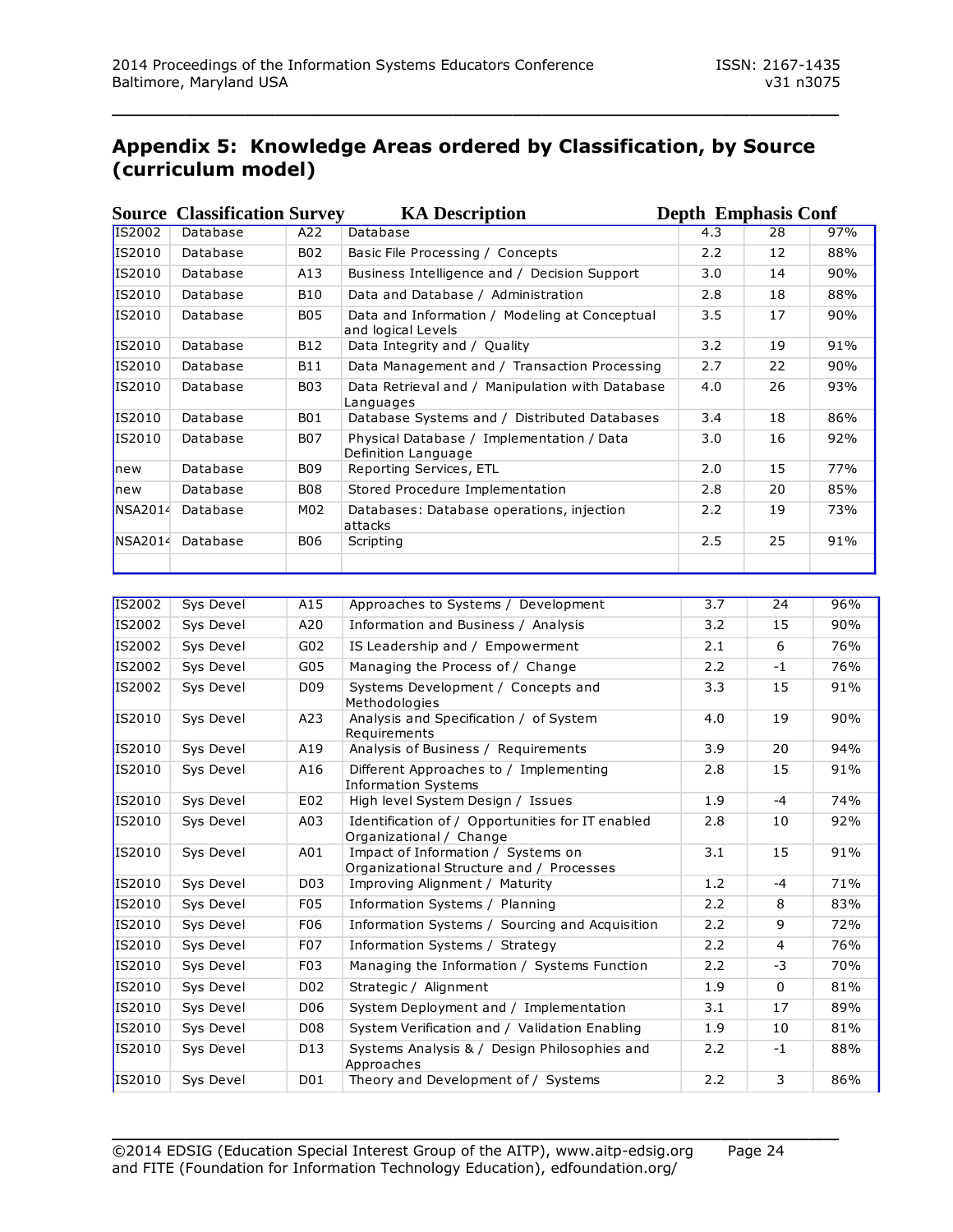| <b>IS2002</b> | Sys Design | A21              | Information Systems Design /                    | 3.9 | 21   | 93% |
|---------------|------------|------------------|-------------------------------------------------|-----|------|-----|
| IS2002        | Sys Design | D <sub>11</sub>  | Systems Implementation and / Testing Strategies | 3.2 | 16   | 89% |
| IS2002        | Sys Design | <b>B04</b>       | Teams and Interpersonal / Skills                | 2.9 | 15   | 89% |
| IS2010        | Sys Design | A17              | Business Process Design and / Management        | 2.7 | 15   | 89% |
| IS2010        | Sys Design | A25              | Configuration and Change / Management           | 2.5 | 12   | 85% |
| IS2010        | Sys Design | A09              | Enterprise / Architecture                       | 2.5 | 4    | 79% |
| IS2010        | Sys Design | E12              | Policies and / Compliance                       | 1.9 | $-3$ | 69% |
| IS2010        | Sys Design | D <sub>0</sub> 7 | System Verification and / Validation            | 2.5 | 12   | 86% |
| IS2010        | Sys Design | D <sub>14</sub>  | Systems Analysis & / Design                     | 3.6 | 23   | 92% |
| IS2010        | Sys Design | D <sub>15</sub>  | User / Experience                               | 2.6 | 16   | 89% |

| CS2013         | Programming | C10             | Algorithms and Complexity /         | 1.7 | $-7$ | 90% |
|----------------|-------------|-----------------|-------------------------------------|-----|------|-----|
| CS2013         | Programming | CO <sub>2</sub> | Programming / Languages             | 2.8 | 14   | 92% |
| CS2013         | Programming | C16             | Software Development / Fundamentals | 3.3 | 25   | 92% |
| IS2002         | Programming | C11             | Algorithms and Data / Structures    | 2.3 | 12   | 86% |
| IT2008         | Programming | C <sub>05</sub> | Human Computer / Interaction        | 3.3 | 17   | 92% |
| IT2008         | Programming | A07             | Web Systems and / Technologies      | 3.8 | 32   | 92% |
| <b>NSA2014</b> | Programming | M01             | Basic Data / Analysis               | 2.9 | 21   | 86% |
| NSA2014        | Programming | M03             | Basic Scripting/ / Programming      | 3.0 | 25   | 92% |
| NSA2014        | Programming | CO <sub>3</sub> | Programming / Environments          | 2.5 | 16   | 87% |
| <b>SwE200</b>  | Programming | C <sub>06</sub> | Module Design and / Construction    | 3.2 | 18   | 91% |
| <b>SwE200</b>  | Programming | C <sub>01</sub> | Programming / Fundamentals          | 3.8 | 32   | 94% |
| <b>SwE200</b>  | Programming | C17             | Software / Construction             | 2.8 | 30   | 89% |
| <b>SwE200</b>  | Programming | C15             | Software / Design                   | 3.4 | 20   | 90% |
| <b>SwE200</b>  | Programming | C <sub>20</sub> | Software / Maintenance              | 2.5 | 17   | 89% |
| <b>SwE200</b>  | Programming | C18             | Software / Quality                  | 2.5 | 11   | 88% |
| <b>SwE200</b>  | Programming | C <sub>09</sub> | Software / Requirements             | 3.5 | 18   | 93% |
| <b>SwE200</b>  | Programming | C19             | Software / Testing                  | 3.2 | 21   | 91% |
| <b>SwE200</b>  | Programming | C <sub>08</sub> | Software Engineering / Management   | 1.8 | 2    | 82% |
| <b>SwE200!</b> | Programming | CO <sub>7</sub> | Software Engineering / Process      | 2.5 | 15   | 89% |

| IS2002 | Proj Mgmt | G06             | IS Project Strategy and / Management  | 2.8 | 8  | 85% |
|--------|-----------|-----------------|---------------------------------------|-----|----|-----|
| IS2002 | Proj Mgmt | A24             | Team and Interpersonal / Skills       | 3.5 | 20 | 94% |
| IS2002 | Proj Mgmt | G09             | Work Break-down / Structure           | 2.8 | 18 | 90% |
| IS2010 | Proj Mgmt | G03             | Establishing Project / Communication  | 2.8 | 13 | 88% |
| IS2010 | Proj Mgmt | G <sub>04</sub> | IT Risk / Management                  | 2.2 | 4  | 79% |
| IS2010 | Proj Mgmt | G07             | Leading Project / Teams               | 3.5 | 21 | 91% |
| IS2010 | Proj Mgmt | G13             | Project / Closure                     | 2.8 | 13 | 84% |
| IS2010 | Proj Mgmt | G12             | Project / Quality                     | 2.9 | 8  | 82% |
| IS2010 | Proj Mgmt | G11             | Project / Standards                   | 2.6 | 11 | 83% |
| IS2010 | Proj Mgmt | G10             | Project Execution & / Control         | 3.2 | 20 | 87% |
| IS2010 | Proj Mgmt | G08             | Project Plan, Scope, and / Initiation | 3.7 | 21 | 90% |
|        |           |                 |                                       |     |    |     |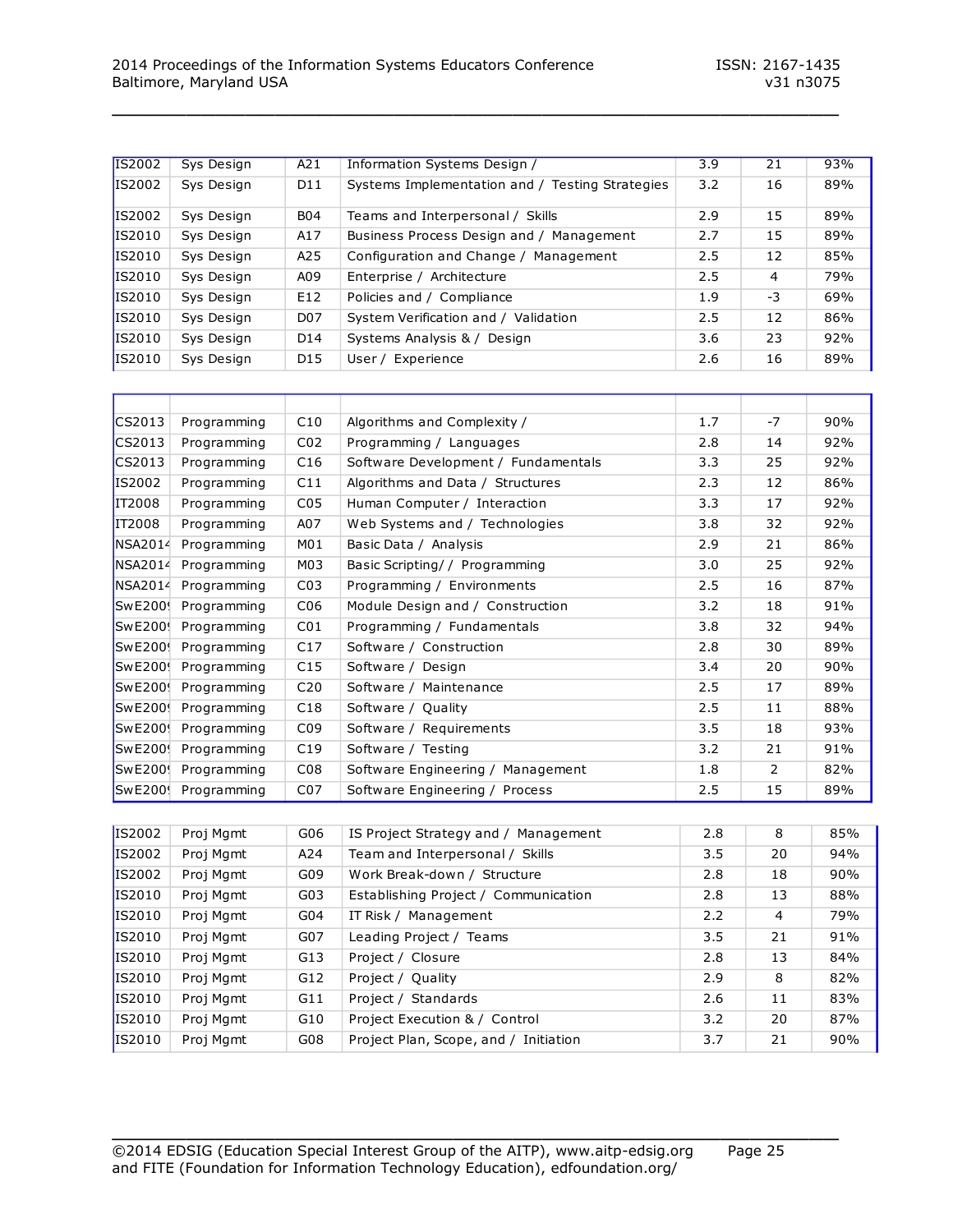| CE2004  | IT Components         | A26              | Computer Networks                                                                                                               | 2.7        | 21             | 89% |  |  |  |  |
|---------|-----------------------|------------------|---------------------------------------------------------------------------------------------------------------------------------|------------|----------------|-----|--|--|--|--|
| CE2004  | <b>IT Components</b>  | A11              | Computer Architecture and / Organization                                                                                        | 1.8        | 9              | 83% |  |  |  |  |
| CS2013  | IT Components         | A10              | Architecture and / Organization                                                                                                 | 1.9        | $-2$           | 79% |  |  |  |  |
| CS2013  | IT Components         | E09              | Parallel and Distributed Computing                                                                                              | 1.8        | 9              | 80% |  |  |  |  |
| IS2002  | IT Components         | D04              | System Operation, Administration and /<br>Maintenance                                                                           | 2.2        | 8              | 79% |  |  |  |  |
| IT2008  | IT Components         | A06              | 23<br>Information Technology / Fundamentals<br>3.4                                                                              |            |                |     |  |  |  |  |
| NSA2014 | IT Components         | M08              | Network Concepts, Technology and Protocols,<br>Vulnerabilities, Defense: firewalls, vpn, dmz,<br>monitoring, tools              | 1.9        | 11             | 76% |  |  |  |  |
|         | NSA2014 IT Components | M09              | Operating Systems Concepts, security issues                                                                                     | 1.8<br>8   |                |     |  |  |  |  |
| SwE200! | IT Components         | E04              | Networks and Communications                                                                                                     | 2.8        | 15             | 81% |  |  |  |  |
|         | SwE200! IT Components | E05              | Operating / Systems                                                                                                             | 2.0        | 10             | 74% |  |  |  |  |
|         |                       |                  |                                                                                                                                 |            |                |     |  |  |  |  |
| IS2002  | Mgmt of CIS           | A12              | Decision Theory /                                                                                                               | 1.8        | $-7$           | 88% |  |  |  |  |
| IS2002  | Mgmt of CIS           | A05              | General Organization Theory /                                                                                                   | 1.8        | $-10$          | 81% |  |  |  |  |
| IS2002  | Mgmt of CIS           | A04              | General Systems Theory and Quality                                                                                              | 1.7        | $-5$           | 87% |  |  |  |  |
| IS2002  | Mgmt of CIS           | F <sub>0</sub> 1 | Legal and Ethical Aspects / of IS                                                                                               | 2.2        | $\mathbf{1}$   | 79% |  |  |  |  |
| IS2002  | Mgmt of CIS           | E08              | Organizational / Behavior                                                                                                       | 2.2        | $-10$          | 80% |  |  |  |  |
| IS2010  | Mgmt of CIS           | A27              | Acquiring Information / Technology Resources and<br>Capabilities                                                                | 2.2        | 11             | 79% |  |  |  |  |
| IS2010  | Mgmt of CIS           | F09              | Financing and Evaluating / the Performance of<br>Information Technology / Investments                                           | 1.8        | 5              | 69% |  |  |  |  |
| IS2010  | Mgmt of CIS           | G01              | Professional Issues in Information Systems                                                                                      | 2.3        | 6              | 85% |  |  |  |  |
| IS2010  | Mgmt of CIS           | C13              | Security and Privacy, Vulnerabilities, Risks,<br>Mitigation                                                                     | 2.9        | 10             | 78% |  |  |  |  |
| IS2010  | Mgmt of CIS           | C14              | Social Issues and / Professional Practice                                                                                       | 1.9        | $\mathbf{1}$   | 89% |  |  |  |  |
| IS2010  | Mgmt of CIS           | D05              | System Integration and / Architecture                                                                                           | 2.5        | 13             | 83% |  |  |  |  |
| IS2010  | Mgmt of CIS           | A08              | Using IT Governance / Frameworks                                                                                                | 2.2        | $\overline{2}$ | 79% |  |  |  |  |
| IT2008  | Mgmt of CIS           | F02              | Information Assurance and / Security                                                                                            | 2.4        | 3              | 78% |  |  |  |  |
| IT2008  | Mgmt of CIS           | CO <sub>4</sub>  | Integrative Programming and / Technologies                                                                                      | 2.6        | 18             | 78% |  |  |  |  |
| new     | Mgmt of CIS           | A02              | Individual and Organizational Knowledge Work<br>Capabilities                                                                    | 2.6        | 14             | 89% |  |  |  |  |
| new     | Mgmt of CIS           | E07              | Organizational and Management Concepts                                                                                          | 2.3        | -6             | 83% |  |  |  |  |
| NSA2014 | Mgmt of CIS           | M06              | Cyber Defense, threats, / attacks, Incidents,<br>incident management                                                            | 2.3        | $\overline{7}$ | 76% |  |  |  |  |
| NSA2014 | Mgmt of CIS           | M05              | Fundamental Security Design Principles                                                                                          | 2.2        | $\overline{7}$ | 81% |  |  |  |  |
| NSA2014 | Mgmt of CIS           | M04              | IA Fundamentals: Vulnerabilities, Attacks,<br>Mitigation                                                                        | 2.0        | 6              | 80% |  |  |  |  |
| NSA2014 | Mgmt of CIS           | M07              | IT Systems Components: / workstations, servers,<br>storage, peripherals                                                         | 2.2        | 14             | 84% |  |  |  |  |
| NSA2014 | Mgmt of CIS           | M10              | Policy, Legal, Ethics, and Compliance                                                                                           | 2.2<br>2.6 | $-3$           | 80% |  |  |  |  |
| NSA2014 | Mgmt of CIS           | <b>B13</b>       | Security attacks and mitigations                                                                                                | 15         | 84%            |     |  |  |  |  |
| NSA2014 | Mgmt of CIS           | M11              | System Administration: / installation,<br>authentication, access, backups, virtualizations, /<br>updates/patches, logging audit | 2.2        | 18             | 75% |  |  |  |  |
|         |                       |                  |                                                                                                                                 |            |                |     |  |  |  |  |
| IT2008  | Math                  | H01              | Math and Statistics for IT                                                                                                      | 2.7        | 18             | 87% |  |  |  |  |
| IT2008  | Math                  | H02              | Probability and Statistics--Basic probability theory,<br>random variables and probability distributions,<br>estimation theo     | 2.8        | 8              | 82% |  |  |  |  |